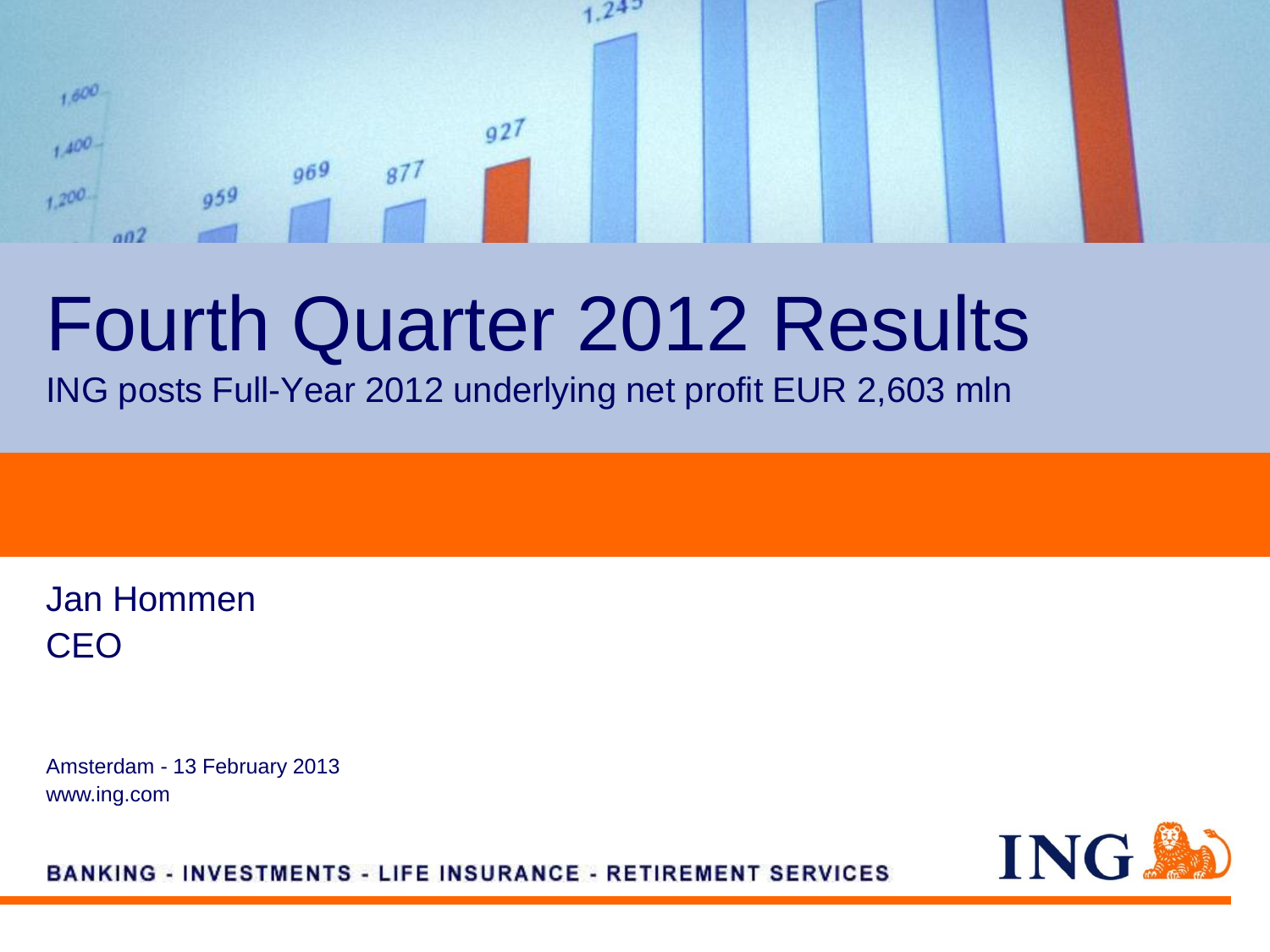### Key points.

- ING Group's results held up well in 2012 amid weak environment in Europe: underlying net profit declined 5.2% to EUR 2,603 mln
- ING continues to take actions to complete its restructuring and de-risk the balance sheet, and we are preparing our businesses for the future
- The Group 4Q12 results were impacted by the Dutch bank tax, and various market related items: underlying net profit EUR 373 mln
- Bank 4Q12 underlying result before tax was EUR 184 mln, reflecting negative credit adjustments, de-risking losses and the Dutch bank tax
- Insurance 4Q12 operating result improved versus 3Q12 to EUR 296 mln as the investment spread strengthened to 132 bps. Underlying result before tax rose to EUR 272 mln

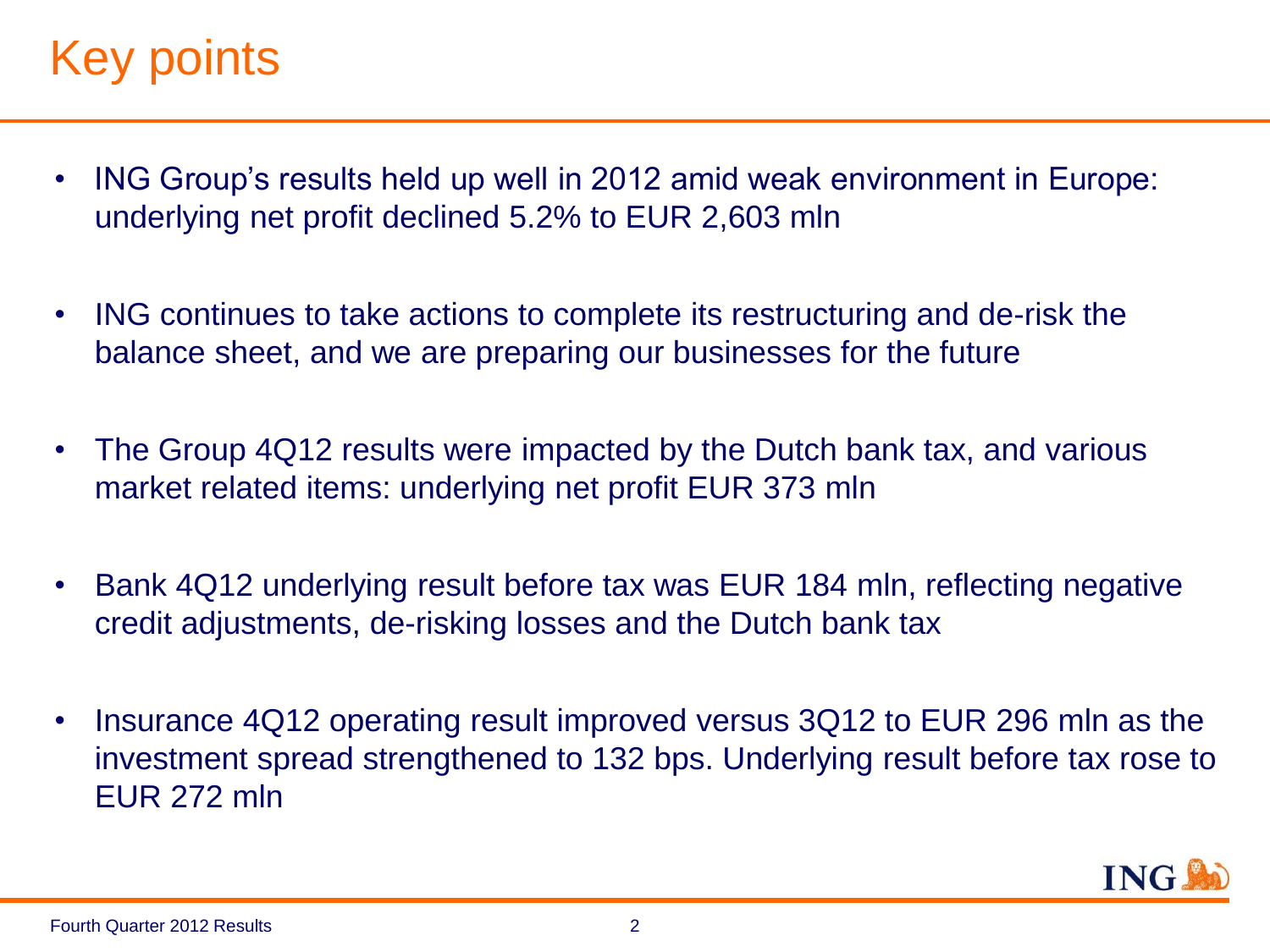#### Full year 2012 underlying net profit declined 5.2% to EUR 2,603 mln



Net result ING Group (in EUR mln)



#### Divestments, discontinued operations and special items (after tax, in EUR mln)

|                                     | 2012   |
|-------------------------------------|--------|
| <b>Underlying net result Group</b>  | 2,603  |
| Gains/losses on divestments         | 1,714  |
| <b>Results from divested units</b>  | 87     |
| Result from discontinued operations | 550    |
| <b>Special items</b>                |        |
| - Restructuring costs               | $-452$ |
| - Other special items               | $-608$ |
| <b>Net result Group</b>             | 3,894  |

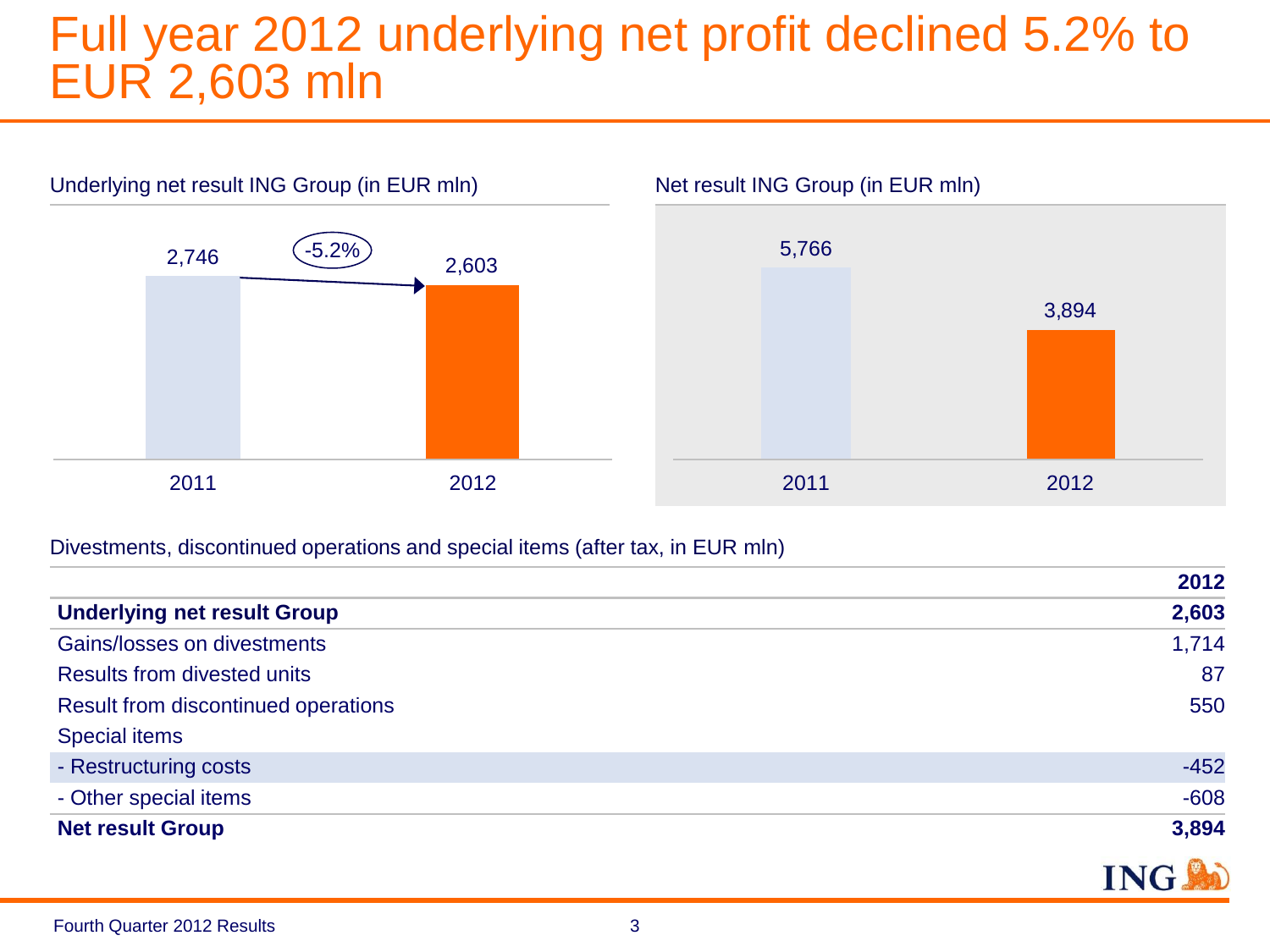#### Restructuring programmes will lead to structural savings of more than EUR 1 bln by 2015

#### Restructuring programmes (in EUR mln)

|                  |                              | Announced | Cost savings<br>by 2015 | <b>Total cost</b><br>savings | <b>FTE</b><br>reduction | After-tax<br>restructuring<br>provisioning |
|------------------|------------------------------|-----------|-------------------------|------------------------------|-------------------------|--------------------------------------------|
|                  | <b>Retail Banking NL (1)</b> | 3Q11      | 330                     | 330                          | 2,700                   | 232                                        |
|                  | <b>Retail Banking NL (2)</b> | 4Q12      | 100                     | 120                          | 1,400                   | 111                                        |
| <b>Bank</b>      | <b>ING Bank Belgium</b>      | 4Q12      | 150                     | 150                          | 1,000                   | $\overline{0}$                             |
|                  | <b>Commercial Banking</b>    | 3Q12      | 260                     | 315                          | 1,000                   | 129                                        |
|                  | <b>Total Bank</b>            |           | 840                     | 915                          | 6,100                   | 472                                        |
| <b>Insurance</b> | Insurance Europe (NN)        | 3Q12      | 200                     | 200                          | 1,350                   | 148                                        |
| <b>ING Group</b> |                              |           | 1,040                   | 1,115                        | 7,450                   | 620                                        |

- ING has taken a total of EUR 452 mln after tax restructuring costs in 2012 for Retail NL, Commercial Banking and Insurance Europe to drive future performance and reduce annual expenses by a combined EUR 1 bln by 2015
- Retail Netherlands has already achieved EUR 162 mln of savings, so cost savings still to be achieved by 2015 amounts to EUR 880 mln for ING Group, of which EUR 680 mln for the Bank
- The strategic review in Commercial Banking is ongoing and may lead to further changes in the future

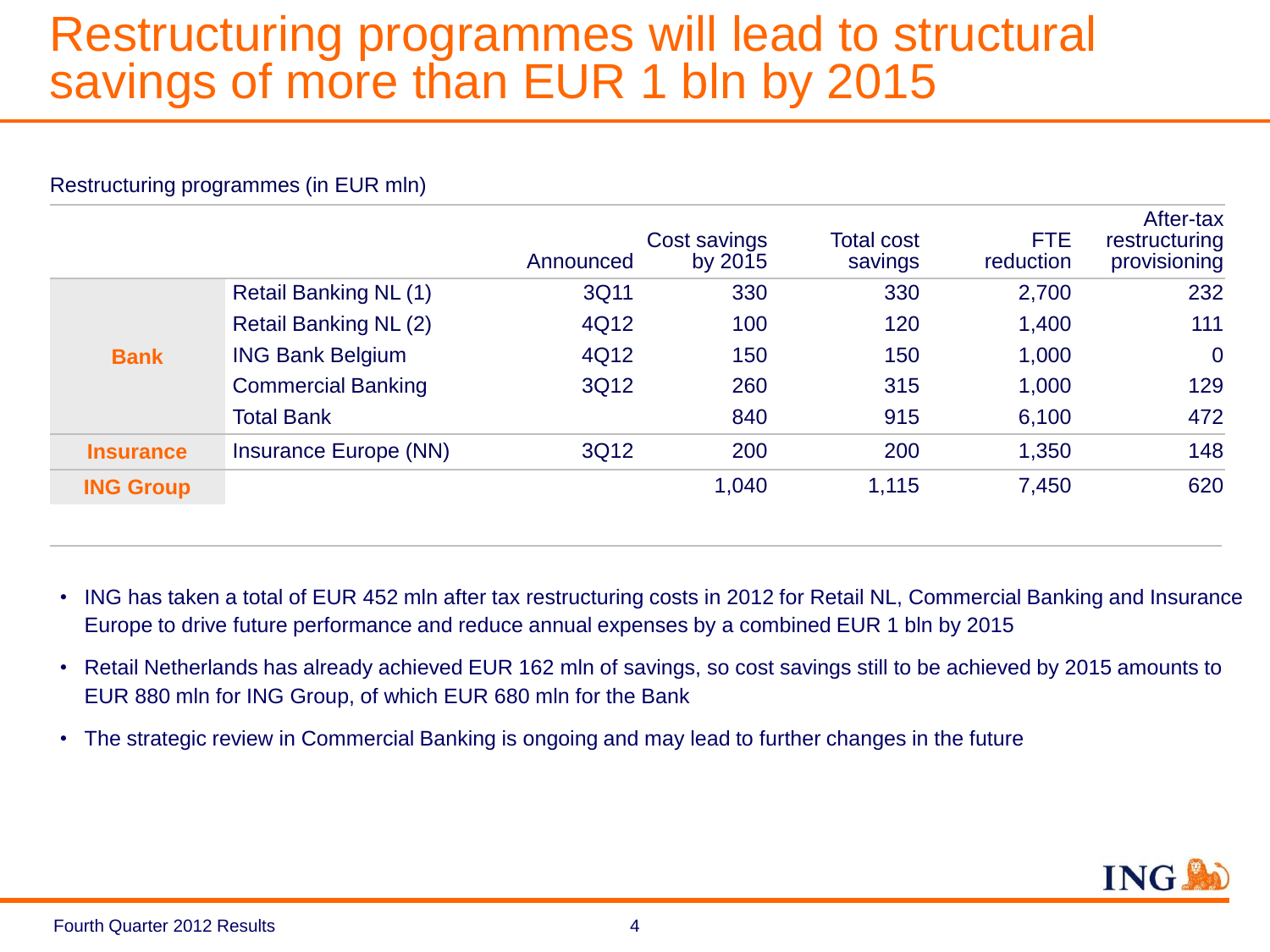### ING is maintaining momentum in restructuring

#### Delivering on EC restructuring in 2012

- Sale of ING Direct USA
- Sale of Insurance Malaysia
- Sale of Insurance Hong Kong and Thailand
- S-1 filed for US Insurance IPO
- Solution agreed with EC on WUB sale
- Extended deadlines agreed with EC
- Repaid EUR 1.125 bln core Tier 1 securities
- Reduced core debt by EUR 1 bln
- Sales process Insurance Korea and Japan ongoing
- Insurance US preparing for IPO in 2013
- Insurance Europe preparing for base case IPO

More than EUR 10 bln paid to the Dutch State (in EUR bln)



#### Average market value of Alt-A above break-even price government



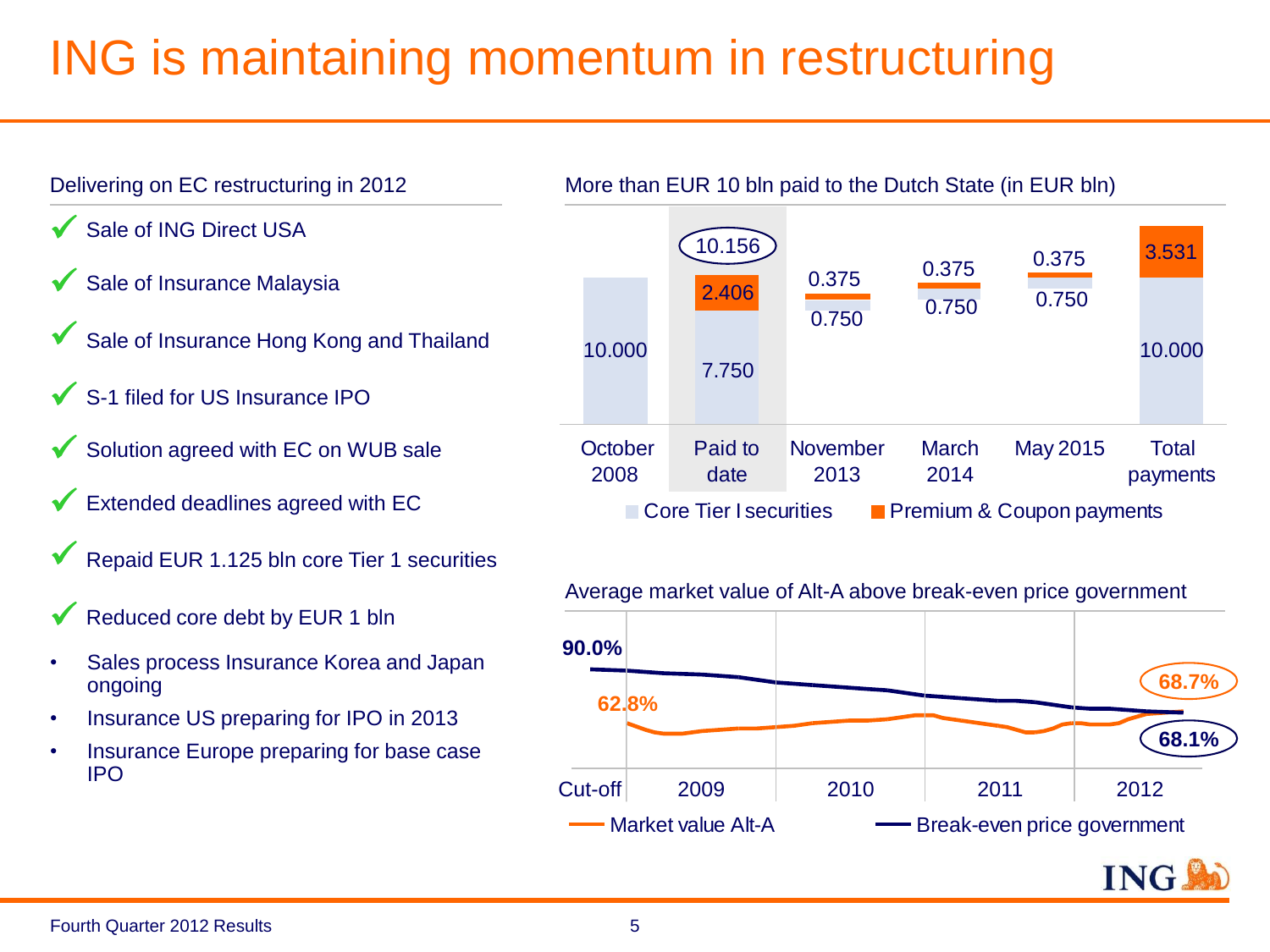#### Progressing towards stand-alone balance sheets



- Sale/IPO of Insurance with EUR 27 bln of equity should be more than sufficient to eliminate EUR 7 bln Core Debt at Group level, but time is necessary to execute with care
- First step is to ensure strong stand-alone balance sheets for the US and Europe as we prepare for base case of IPOs

\* Includes Sul America (EUR 0.4 bln) and ING Re related to Japanese SPVA guarantees (EUR 1.0 bln)

\*\* Excludes EUR 2.5 bln of Other Debt in the US

\*\*\* Pro-forma

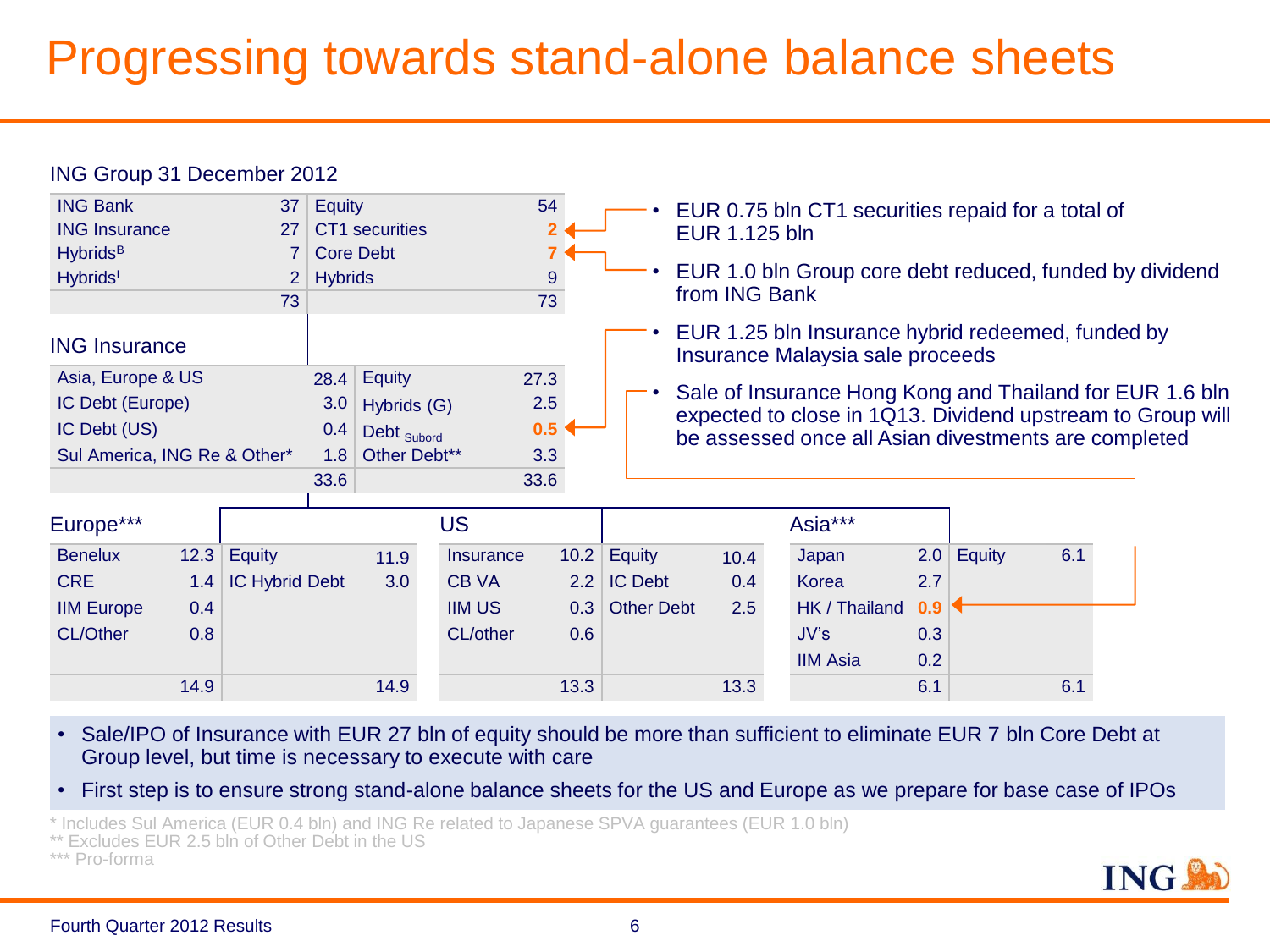#### ING Bank is already meeting most Basel III **requirements**





#### Fourth Quarter 2012 Results 7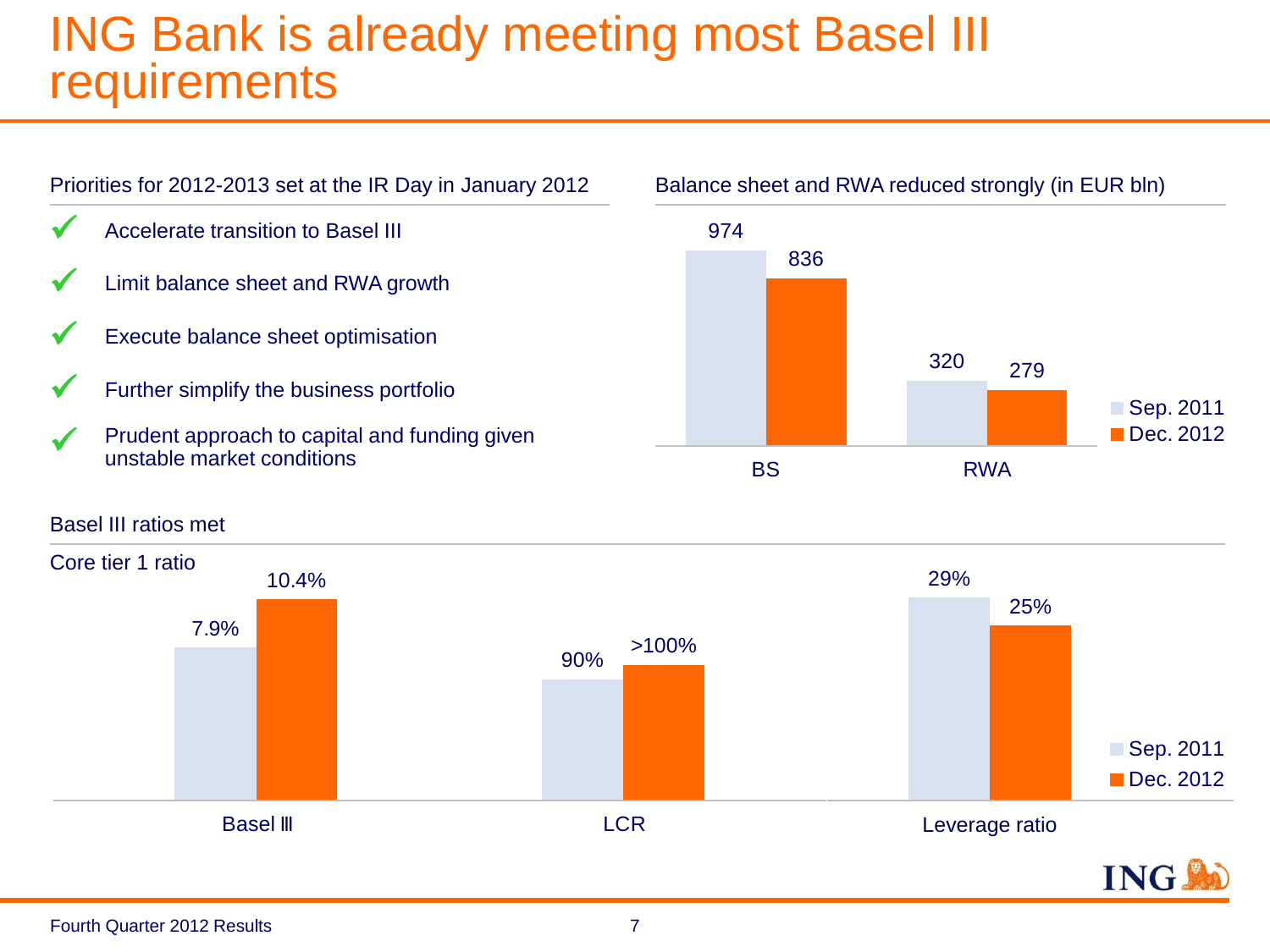### ING Bank's balance sheet optimisation is on track



• The total balance sheet was reduced by EUR 137 bln since September 2011, of which EUR 85 bln was related to the sale of ING Direct USA and Canada

- Customer deposits increased by EUR 30 bln
- Customer lending continued to increase, primarily in Retail **Banking**
- Short-term professional funding reduced by EUR 62 bln, while increasing long-term debt
- The debt securities portfolio has been reduced by EUR 9 bln since September 2011
- Financial assets at fair value were reduced by EUR 24 bln to allow growth in customer lending. December 2012 was seasonally low towards year-end 2012

\* Sep 2011: Pro-forma (adjusted for transfer ING Direct Canada/UK to assets/liabilities held for sale)

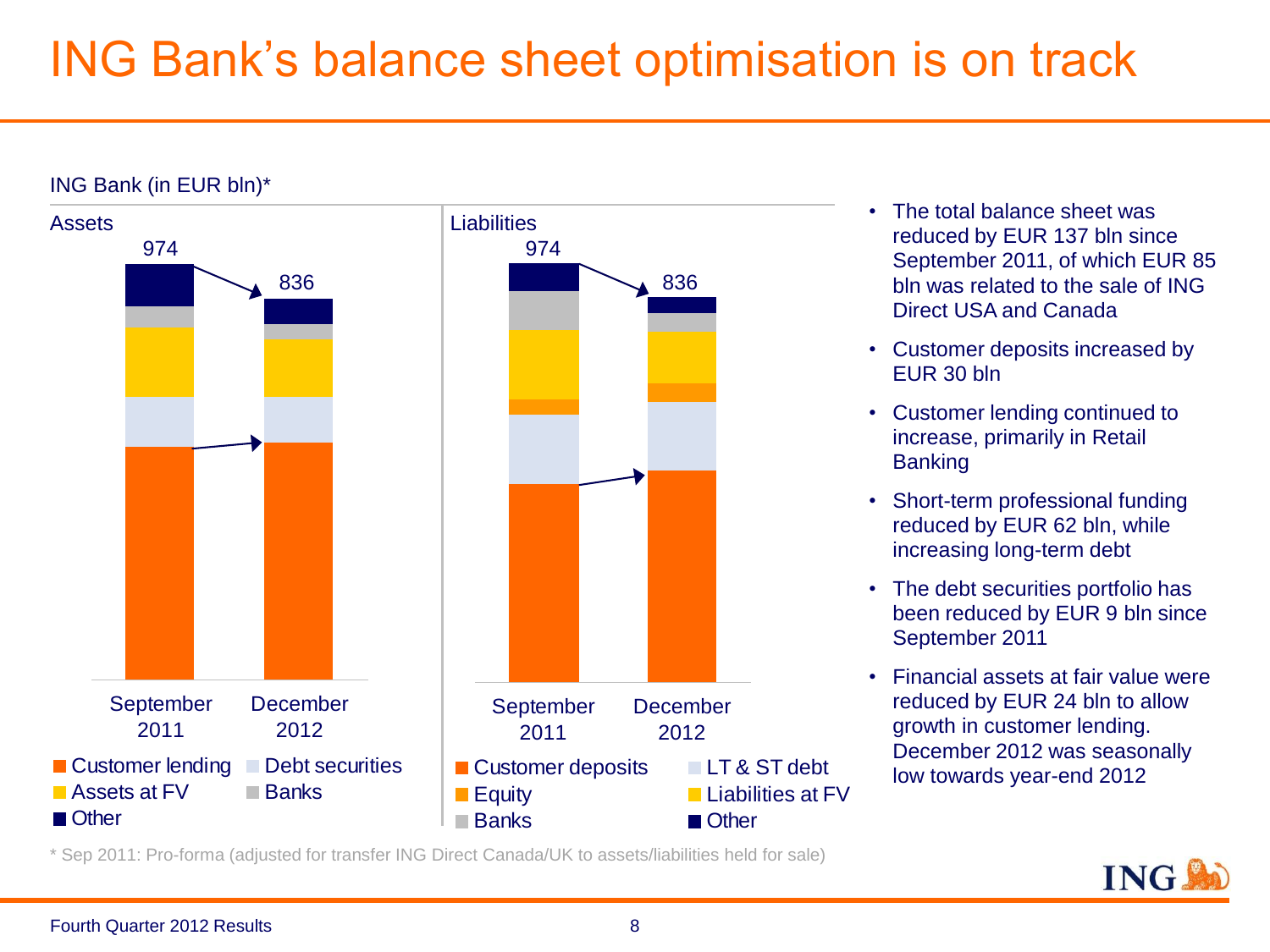### Short-term funding reduced while growing deposits

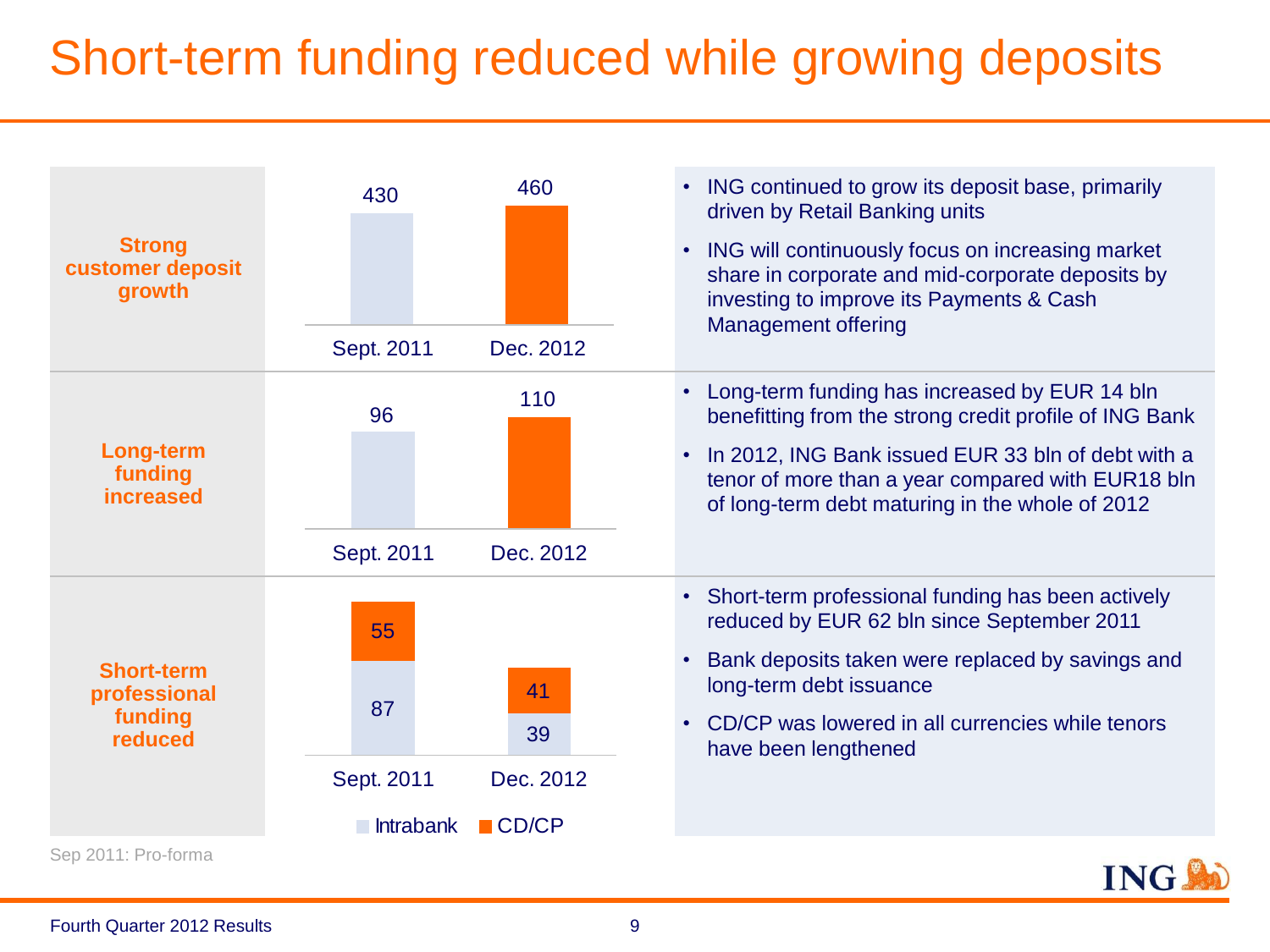### Quality of debt securities portfolio improved significantly



ING Bank: Debt securities portfolio (in EUR bln)

- ING Bank has been transforming the debt securities portfolio into a liquidity book as part of the overall strategy to optimise the balance sheet
- In 2012, ING Bank sold EUR 6 bln of debt securities as part of the planned de-risking program, resulting in a pre-tax loss of EUR 0.6 bln and reducing RWA by EUR 7 bln
- These sales were concentrated in ABS, while purchases were core-European government bonds and AAA covered bonds
- In addition, ING Bank sold EUR 3.5 bln of bonds to facilitate the sale of ING Direct UK
- The quality of the fixed income portfolio improved substantially: a positive revaluation reserve of EUR 1.3 bln after tax at 31 December 2012
- The portfolio is now more liquid and Basel III compliant
- ING Bank has completed the planned de-risking of its investment portfolio, however we will continue to actively manage the portfolio and take selective action where desired

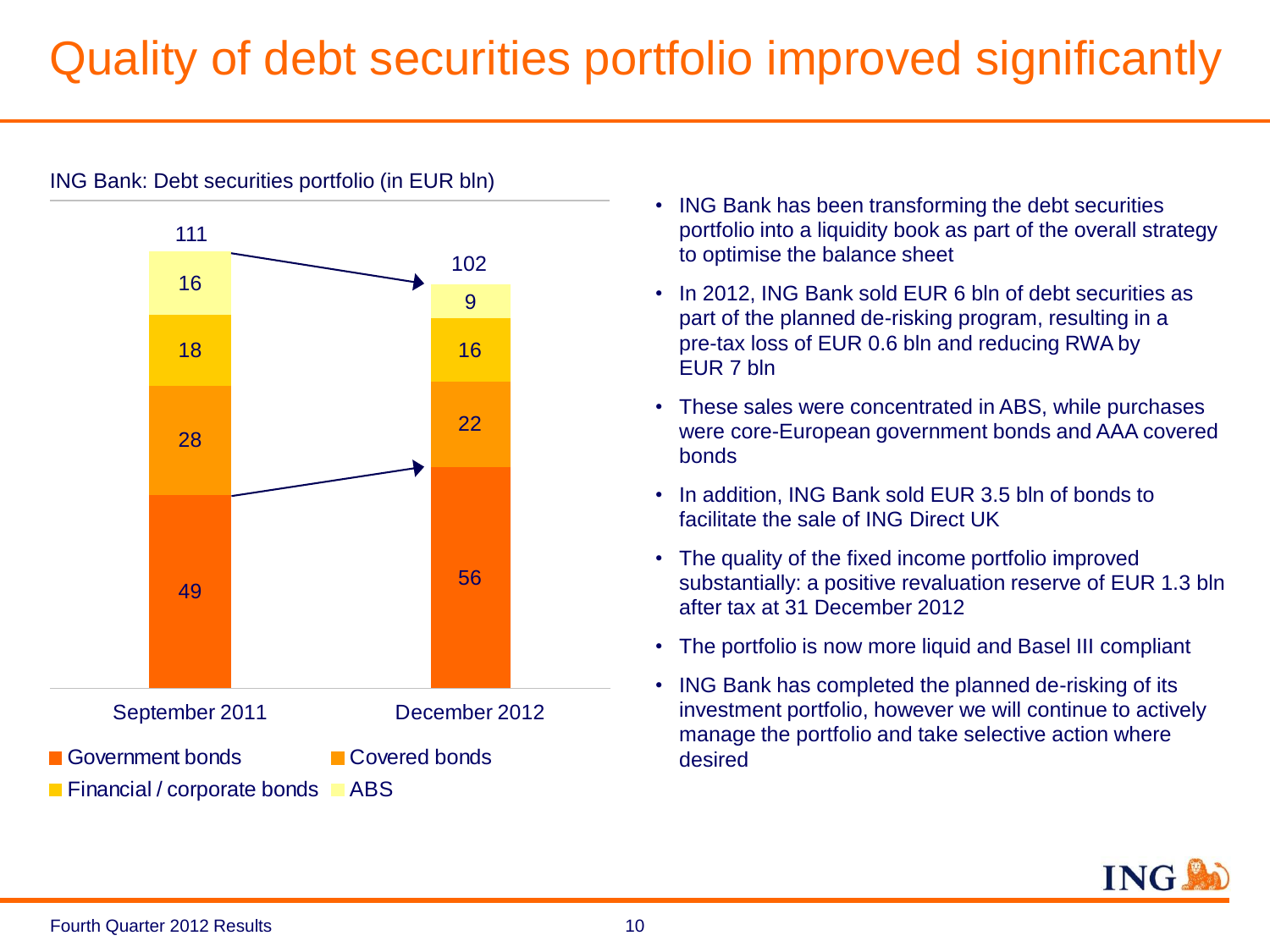#### ING Bank income in 2012 was negatively impacted by EUR 1.2 bln of de-risking losses and credit adjustments

#### Underlying income impacted by volatile items (in EUR mln)



- 2012 income included EUR 601 mln in losses from de-risking of the bond portfolio. This planned programme has been completed
- Credit adjustments moved from a positive EUR 275 mln to a negative EUR 587 mln as credit spreads narrowed
	- EUR -457 mln Commercial **Banking**
	- EUR -131 mln Corporate Line
- Underlying income, adjusted for impairments on Greek government bonds, de-risking losses and credit adjustments,

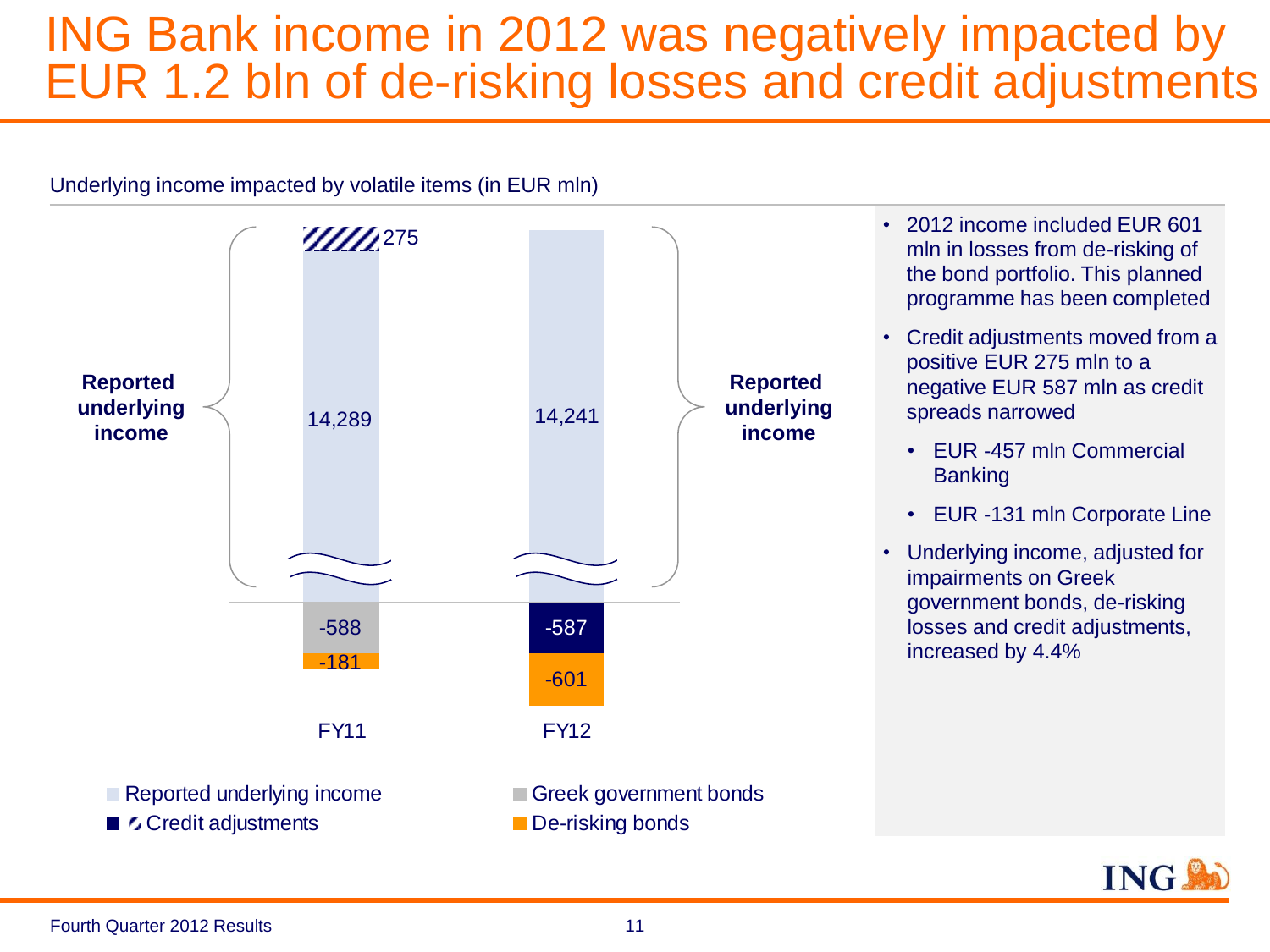#### ING Bank offset most of the pressure on expenses in 2012



- Operating expenses increased modestly by EUR 0.1 bln, or 0.9% in FY12, despite EUR 0.4 bln of regulatory and inflationary pressure
- Regulatory costs of EUR 0.2 bln, including the Dutch bank tax of EUR 175 mln, were largely offset by the impact from the transformation programme in the Netherlands announced in November 2011
- Market impacts were lower compared with 2011 reflecting lower impairments on Real Estate Development projects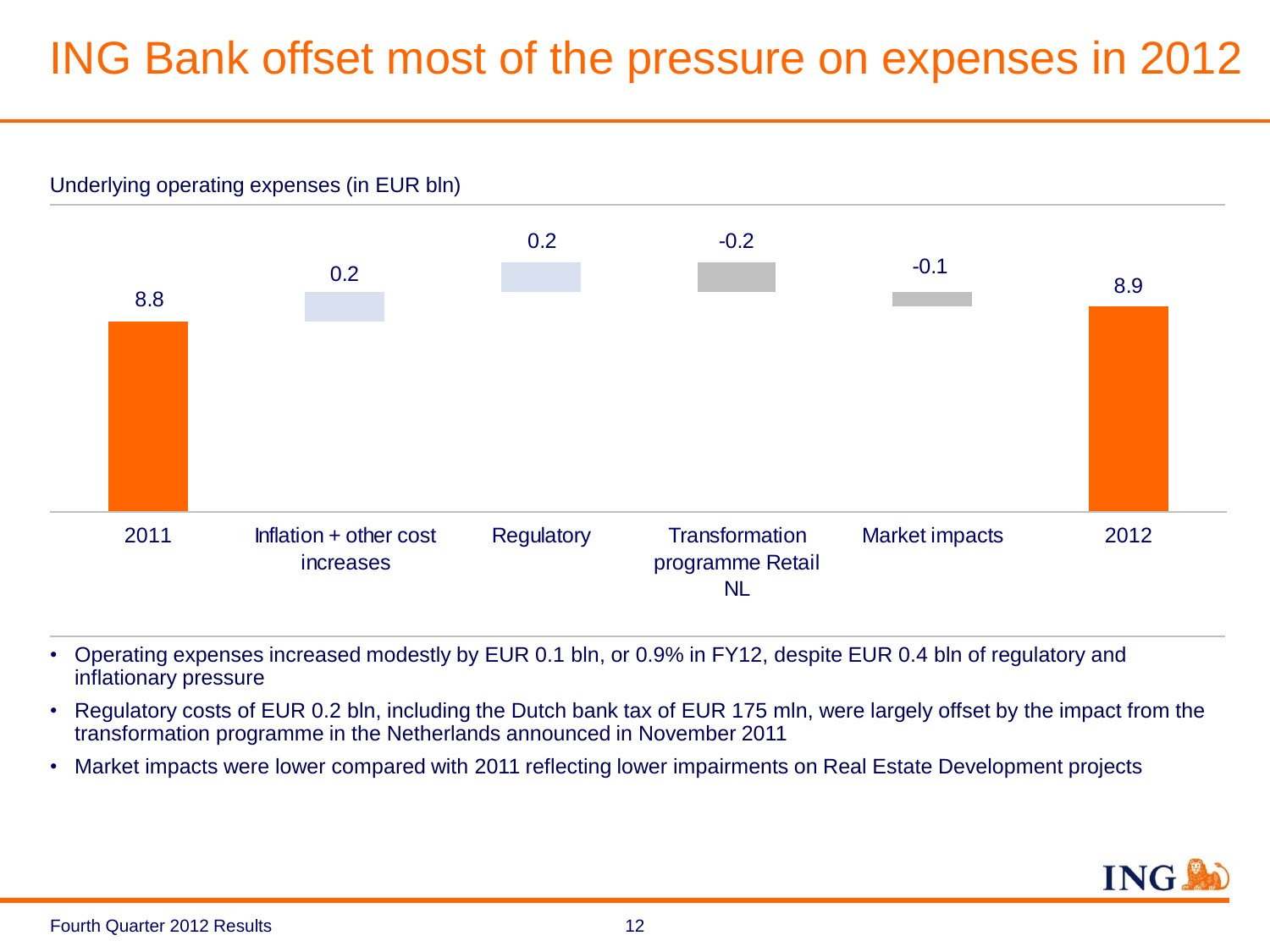### And we will continue to do so.



- Between now and 2015, we continue to offset the impact from normal inflation and regulatory costs by structural cost savings of EUR 0.9 bln
- In Retail Banking Benelux, our push towards operational excellence and mobile banking will result in EUR 0.4 bln of additional cost savings per annum by 2015
- The previously announced Commercial Banking review is expected to result in EUR 0.3 bln of annual cost savings by 2015
- Procurement initiatives and other management actions are expected to save EUR 0.2 bln per year by 2015
- As a consequence of the nationalisation of SNS, ING will be required to pay a one-time levy to the Dutch state of EUR 300- 350 mln in 2014

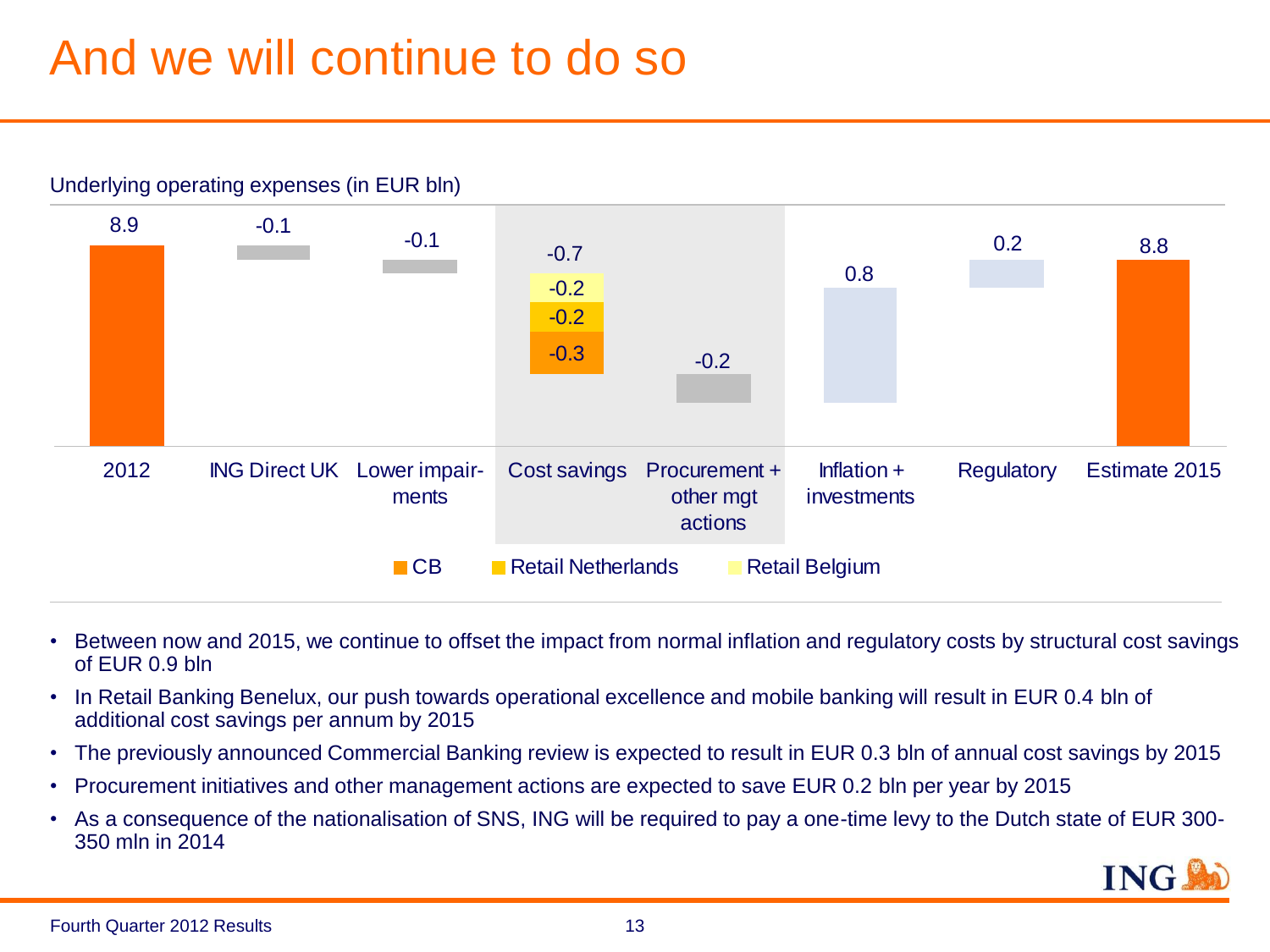#### Retail Benelux is adapting to customer preferences, and investing in operational excellence ....

- New technologies have been embraced faster than anticipated
- In the Netherlands, internet is the leading channel with 60% of sales and mobile traffic increased from 9 mln to 25 mln visits per month in just one year
- IT systems in the Netherlands are phased out as processes are optimised
	- 568 applications out of 1,800 have already been de-commissioned since 2007
	- Total IT applications will be reduced by 50% by year-end 2013
- Product offering being simplified



#### Netherlands: Simplifying products and systems



#### Belgium: Greater use of digital services

19%

#### Netherlands: Customer preferences are changing

146

756

Branch / Calls /

**ING** 

Mailing ■ Mobile / **Internet**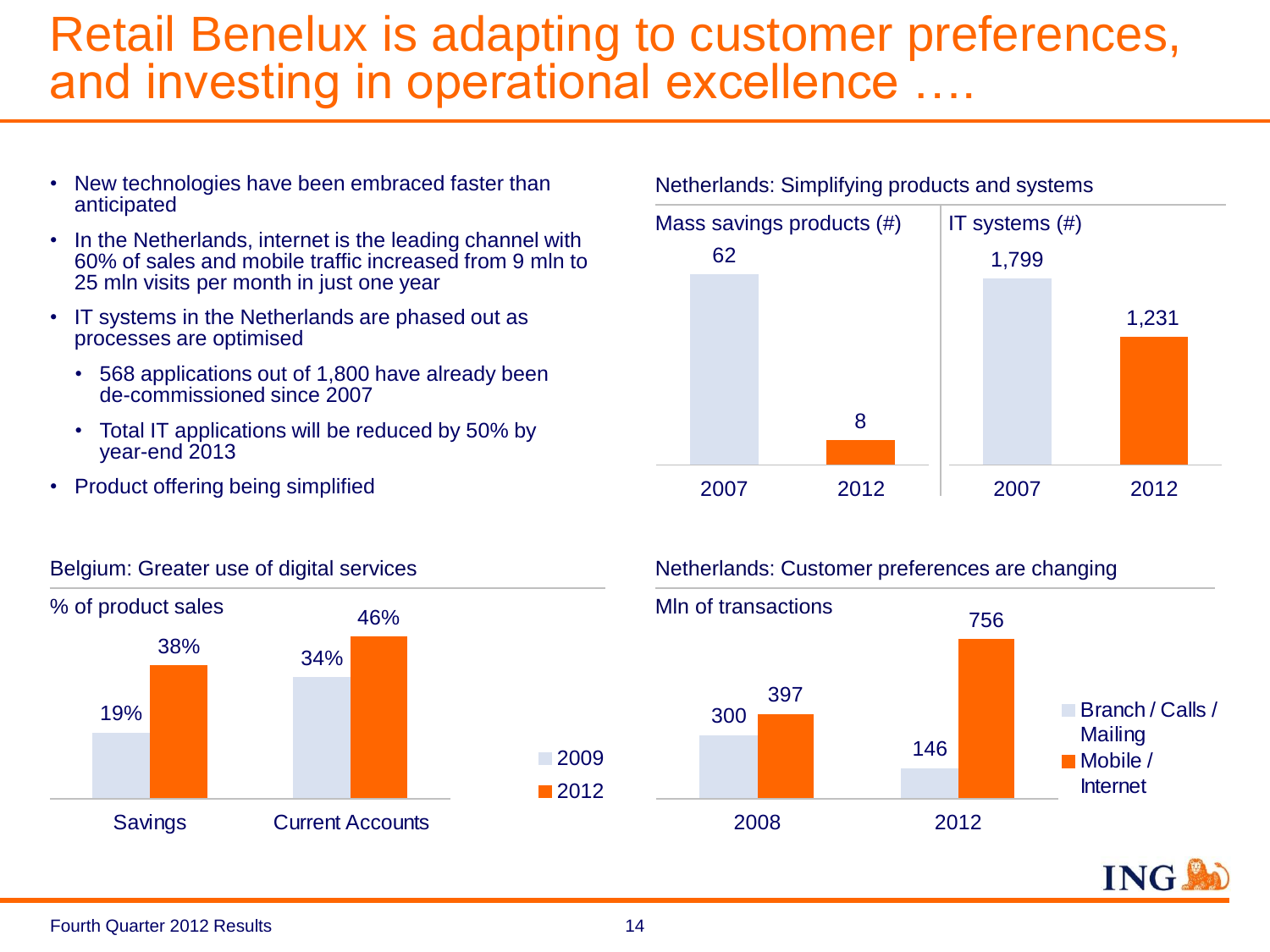### ...resulting in further cost savings in the Netherlands

- In November 2011, we announced measures to Strong reduction in operating expenses (in EUR mln) decrease overhead and improve efficiency resulting in EUR 330 mln of structural cost savings. To date EUR 162 mln has already been realised
- A second phase of optimisation has begun through additional streamlining of IT, integration of mobile banking offerings as well as responding to lower volumes in certain products
- The second phase will add another EUR 100 mln structural cost savings from 2015 (EUR 120 mln from 2016) through a reduction of 1,400 FTEs
- EUR 100 mln of additional IT-investments in the coming three years to support these initiatives
- Combined further cost savings estimated at EUR 430 mln by 2015

1,838 2,700 2,700 2,700 2,700

2011 2012 2013 2014 2015 2016 Phase 1 Phase 2

257 1,838 2,950 3,400 4,100 4,100

<sup>250</sup> <sup>700</sup> 1,400 1,400



#### FTE reductions **Cumulative cost savings (in EUR mln)**



#### **Fourth Quarter 2012 Results 15**

257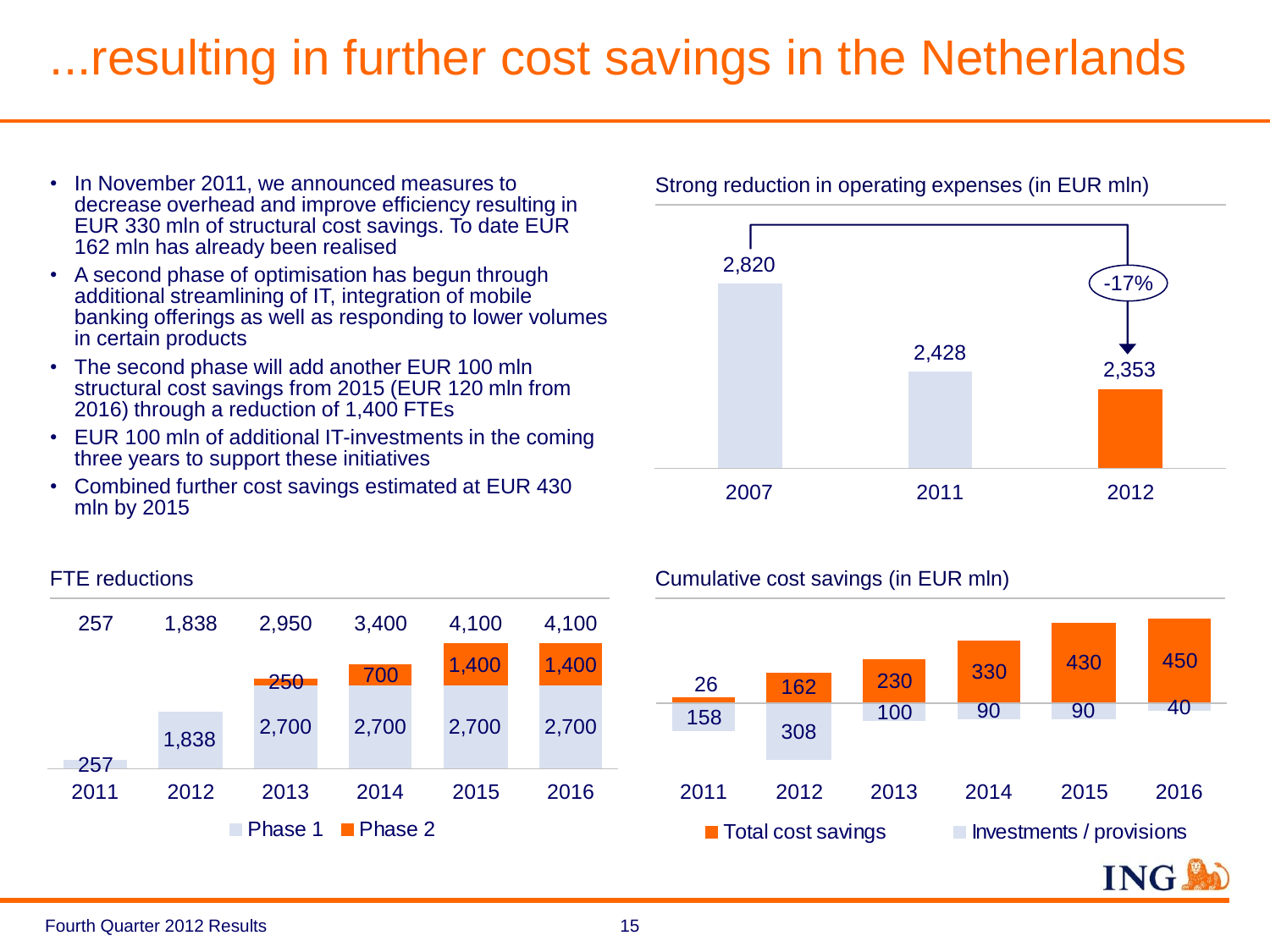### ...and EUR 150 mln of cost savings in Belgium

- ING Bank Belgium is accelerating strategic projects further aligning its products and services with the new mobile banking environment
- New technologies have been embraced faster than anticipated
- Employment to be reduced by 1,000 FTEs by the end of 2015, through natural attrition
- Leading to EUR 150 mln in cost savings by 2015

#### Gross result up while keeping operating expenses stable\* (in EUR mln)



#### Structural cost savings of EUR 150 mln by 2015

|                       |              | 2013 | 2014 | 2015  |
|-----------------------|--------------|------|------|-------|
| <b>P&amp;L impact</b> | FTE.         | 300  | 700  | 1,000 |
|                       | Cost savings | 35   | 90   | 150   |

As client balances continued to increase\* (in EUR bln)



**ING** 

#### Fourth Quarter 2012 Results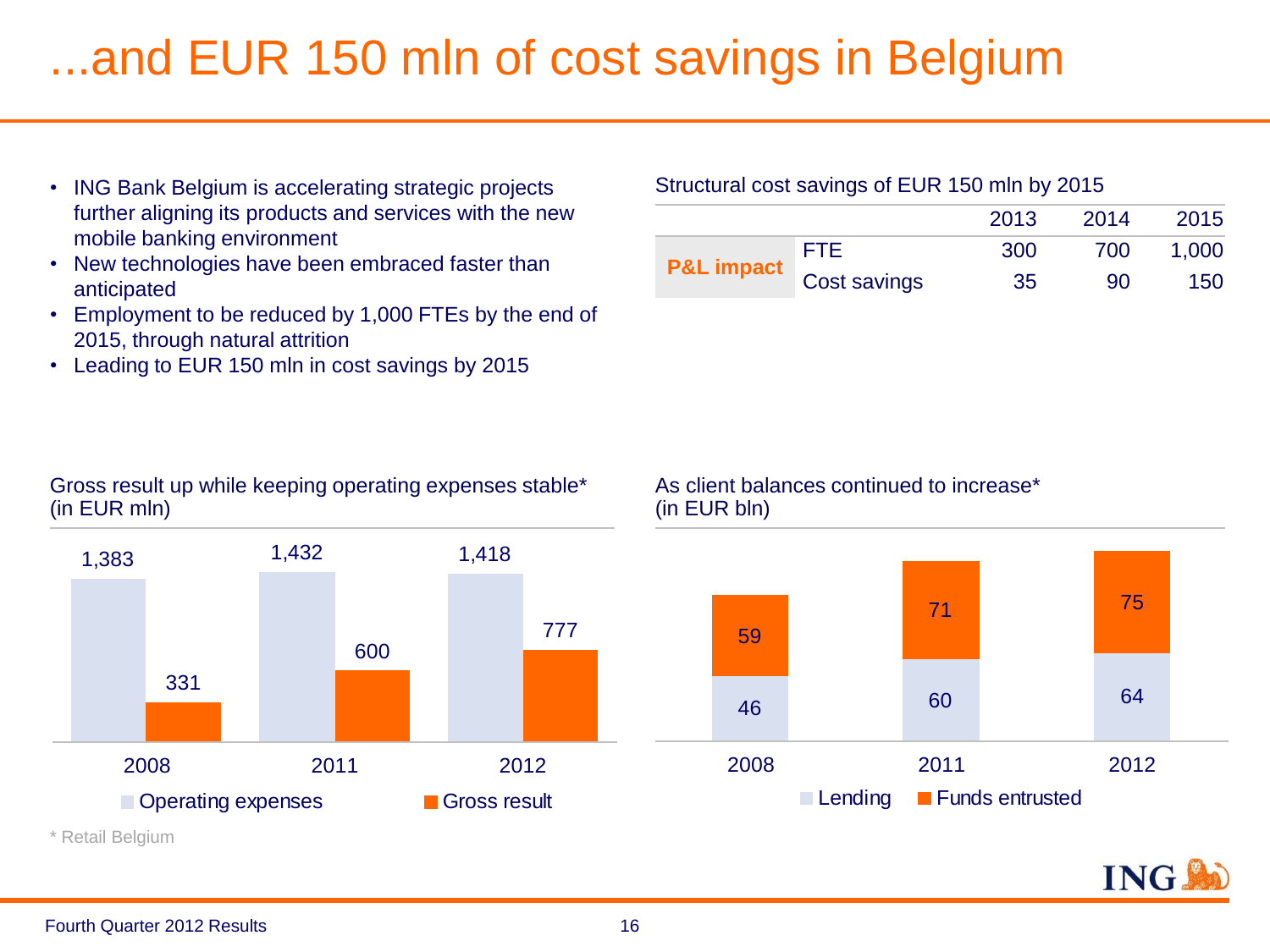## Fourth quarter 2012 results

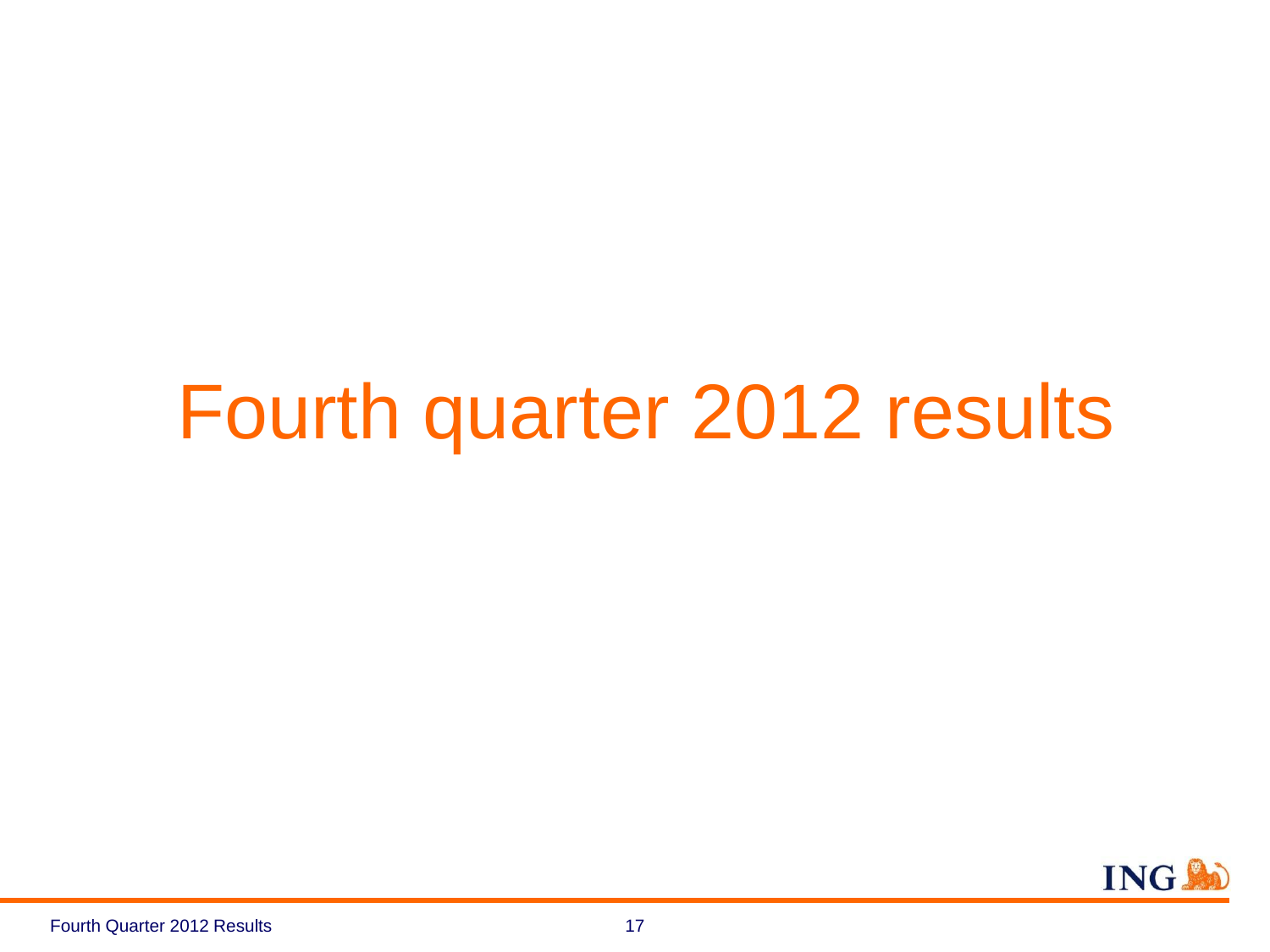### Fourth quarter results impacted by incidental items



- ING Bank recorded a fourth-quarter underlying result before tax of EUR 184 mln, including EUR 175 mln for the Dutch bank tax, EUR 188 mln of negative credit adjustments, and EUR 126 mln in losses from de-risking of mainly southern European debt securities.
- The 4Q12 operating result of Insurance increased 24.9% to EUR 296 mln compared with EUR 237 mln in the third quarter of 2012, supported by a higher investment margin

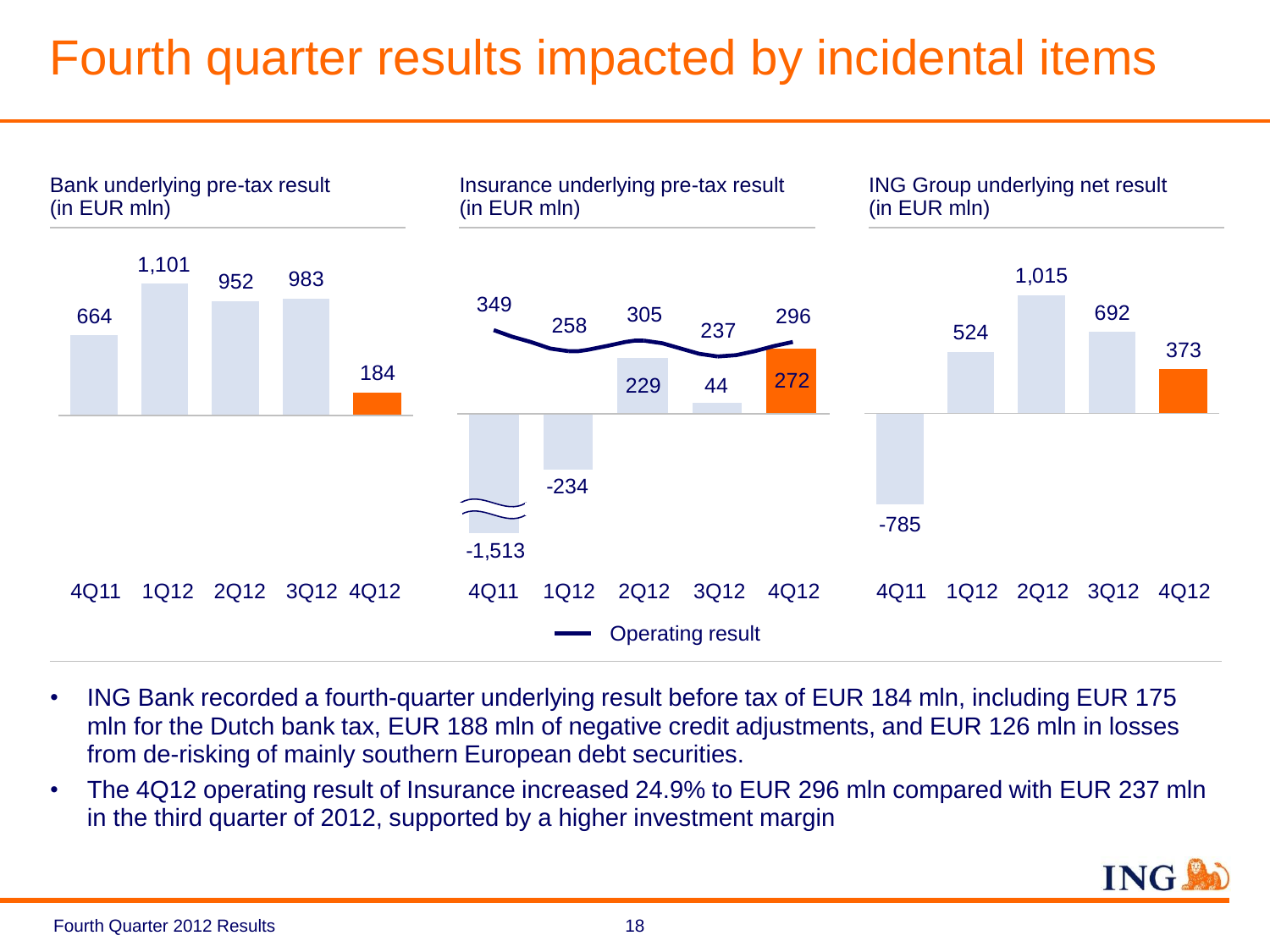## ING Bank

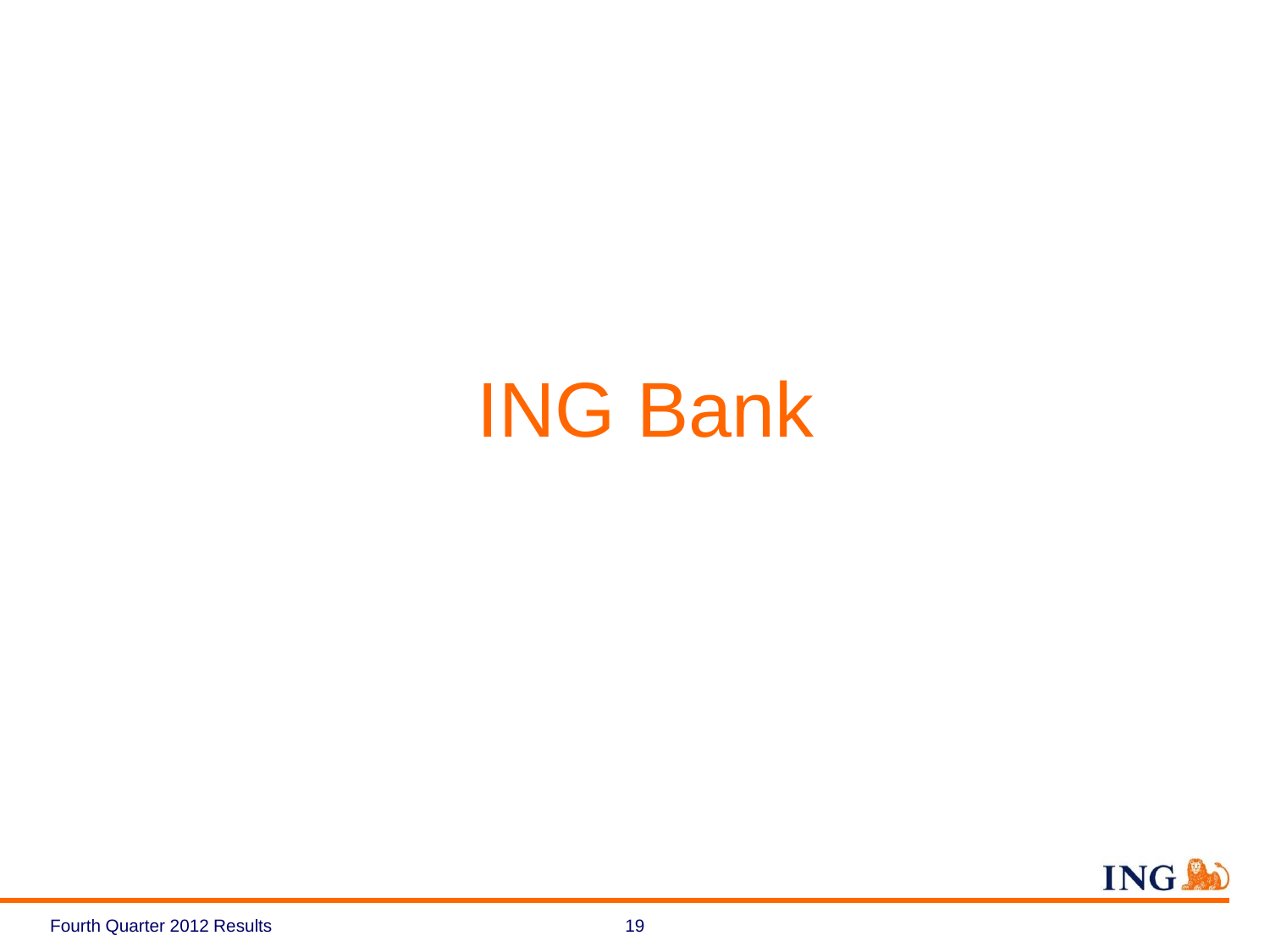### Bank adjusted gross result down 2.2% year-on-year

#### Gross result (in EUR mln)

|                                                 | 4Q2012      | 4Q2011      | % Change | 3Q2012      | % Change |
|-------------------------------------------------|-------------|-------------|----------|-------------|----------|
| Reported gross result                           | 772         | 1,109       | $-30.4%$ | 1,537       | $-49.8%$ |
| <b>Impairments</b>                              |             |             |          |             |          |
| Impairments on Greek government bonds           | 0           | $-133$      |          | $\mathbf 0$ |          |
| Other impairments on debt / equity securities   | $-7$        | $-32$       |          | $-10$       |          |
| <b>RED development projects</b>                 | $-15$       | $-55$       |          | $-37$       |          |
| <b>De-risking</b>                               |             |             |          |             |          |
| Realised losses on de-risking bonds investments | $-126$      | $-79$       |          | $-258$      |          |
| Realised losses on de-risking RE investments    | $-25$       | $-30$       |          | $\mathbf 0$ |          |
| <b>Other</b>                                    |             |             |          |             |          |
| Dutch bank tax                                  | $-175$      | $\mathbf 0$ |          | $\mathbf 0$ |          |
| <b>Credit Adjustments Commercial Banking</b>    | $-131$      | 116         |          | $-107$      |          |
| <b>Credit Adjustments Corporate Line</b>        | $-56$       | 4           |          | $-66$       |          |
| Gain on sale equity stake in Capital One        | $\mathbf 0$ | $\mathbf 0$ |          | 323         |          |
| Other market impacts                            | 32          | 15          |          | 63          |          |
| Adjusted gross result                           | 1,275       | 1,304       | $-2.2%$  | 1,631       | $-21.8%$ |
|                                                 |             |             |          |             |          |

- Adjusted income increased 1.0% year-on-year and decreased 8.2% quarter-on-quarter
- Adjusted expenses increased 2.9% year-on-year and were up 2.1% quarter-on-quarter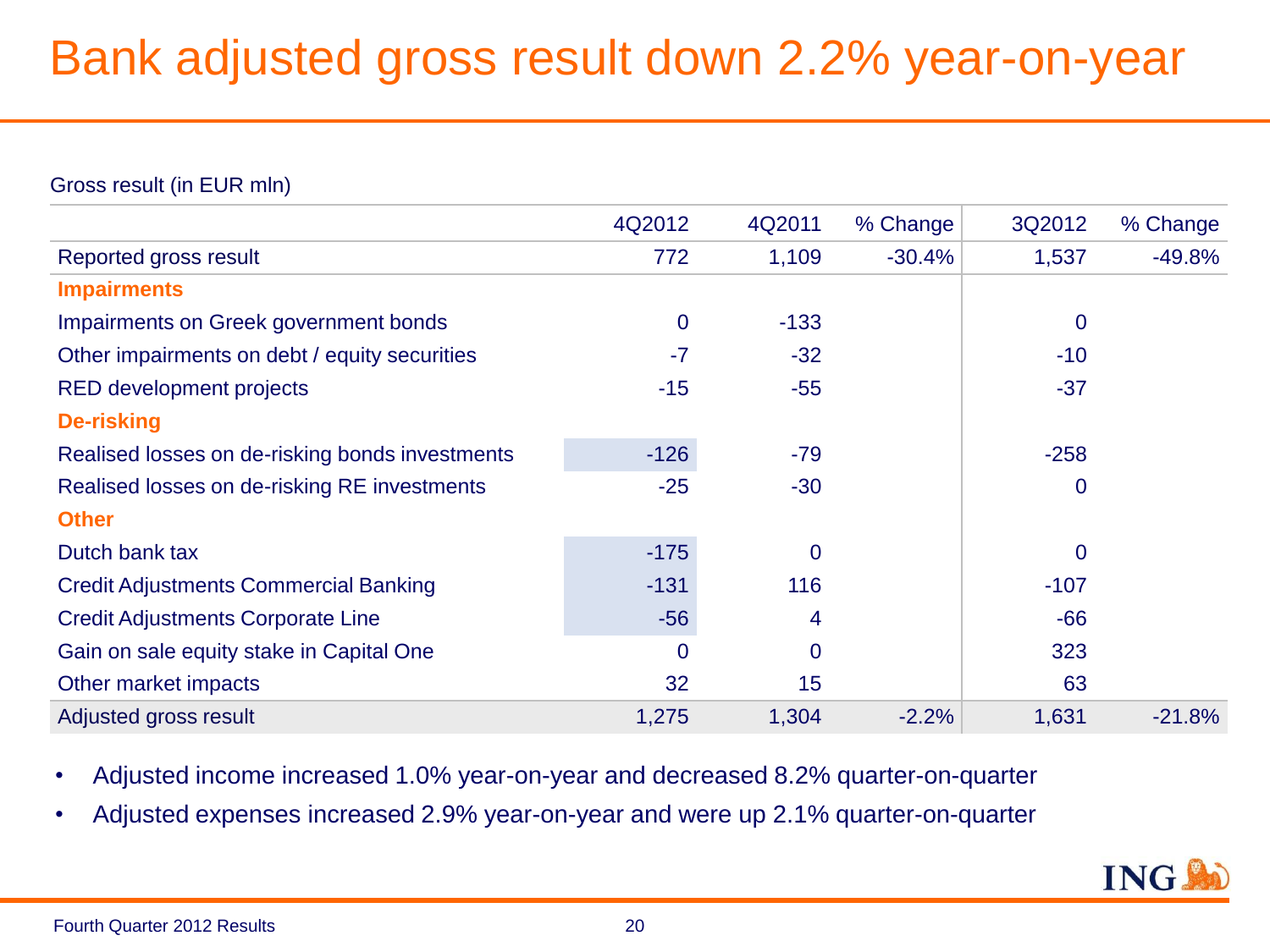#### Credit adjustments at Commercial Banking had net negative impact of EUR - 131 mln in 4Q12



- The tightening of spreads on ING's own structured notes led to a DVA loss of EUR -50 mln and loss on credit revaluations on derivatives of EUR -81 mln
- Under normal circumstances, CVA and DVA move in opposite directions and loosely offset each other
- Credit adjustments are changes in the valuation, but not a realised loss/gain unless a real credit event **occurs**

\* Credit adjustments Commercial Banking refer to net Credit Valuation Adjustments (CVA) and Debt Valuation Adjustments (DVA)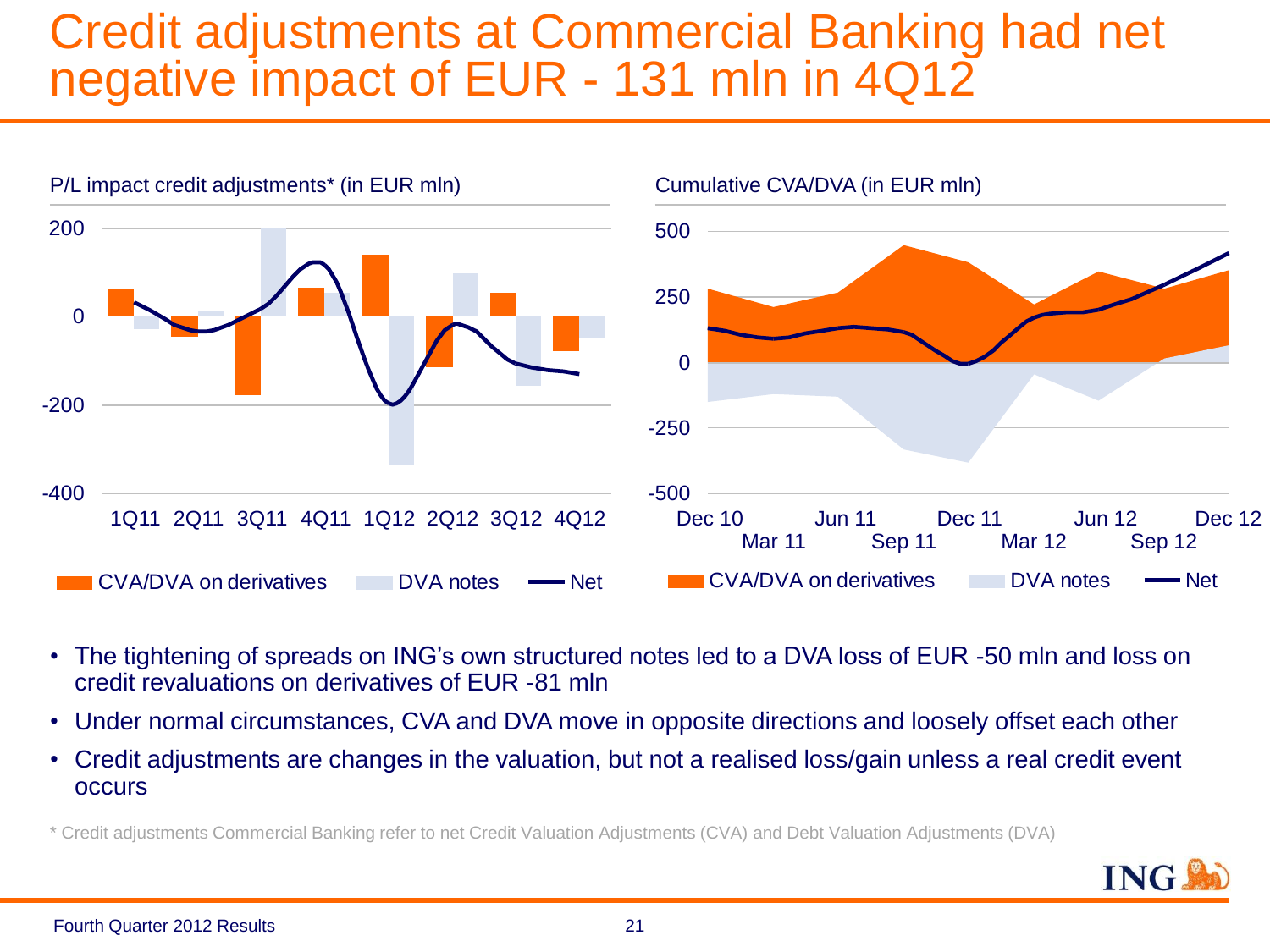### Net interest margin held up well at 133 bps



<sup>•</sup> Savings margins declined slightly due to lower reinvestment return and de-risking



B/S end of quarter  $\longrightarrow$  B/S average

**ING**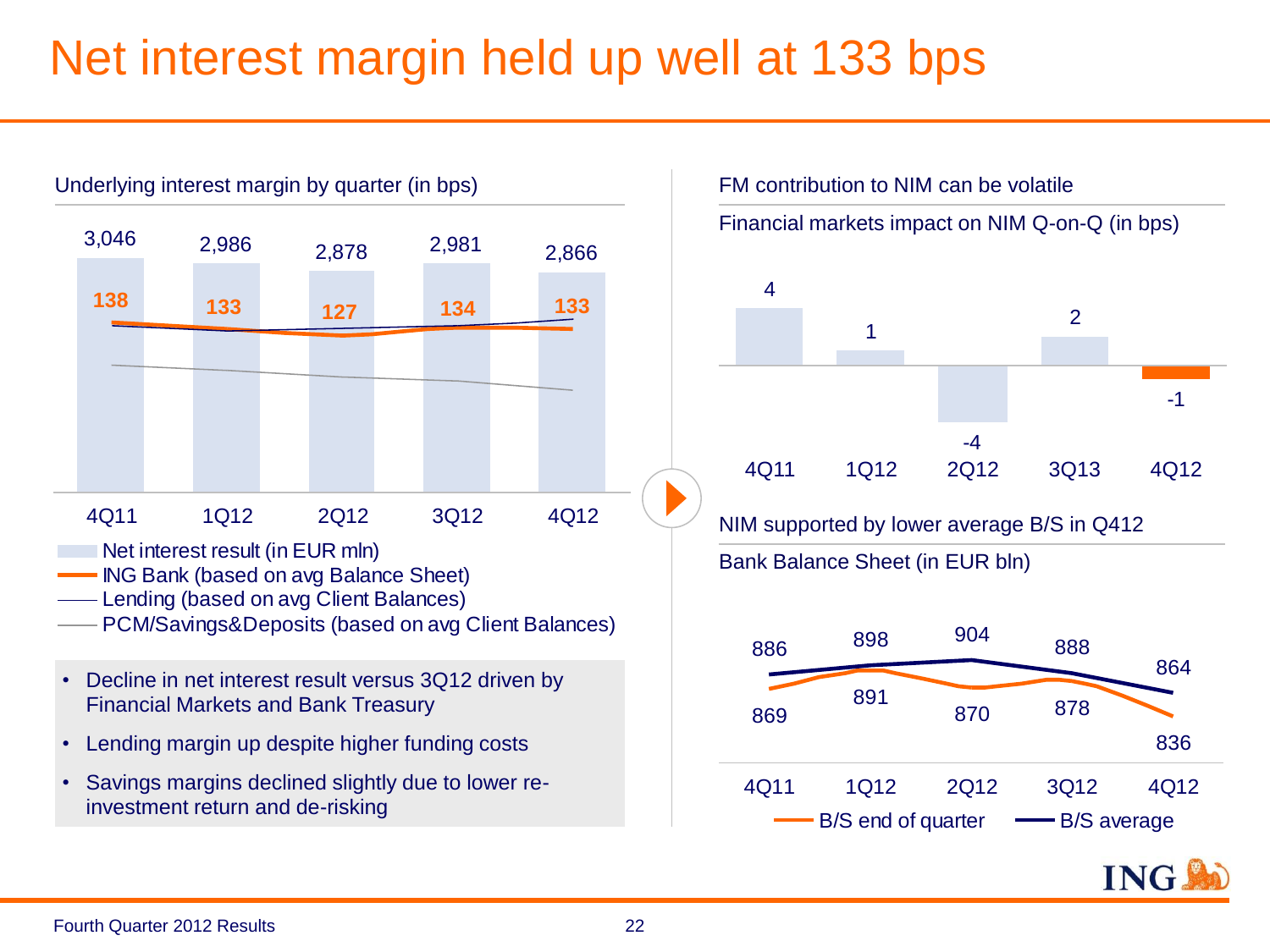### Operating expenses, excluding bank tax, flat y-o-y



- Operating expenses negatively impacted by Dutch bank tax of EUR 175 mln
- Operating expenses, excluding bank tax, down 0.3% year-on-year and up 1.2% quarter-on-quarter, mainly due to marketing expenditures
- Cost/income ratio was 75.7%, or 63.4% excluding market impacts, Dutch bank tax and credit adjustments

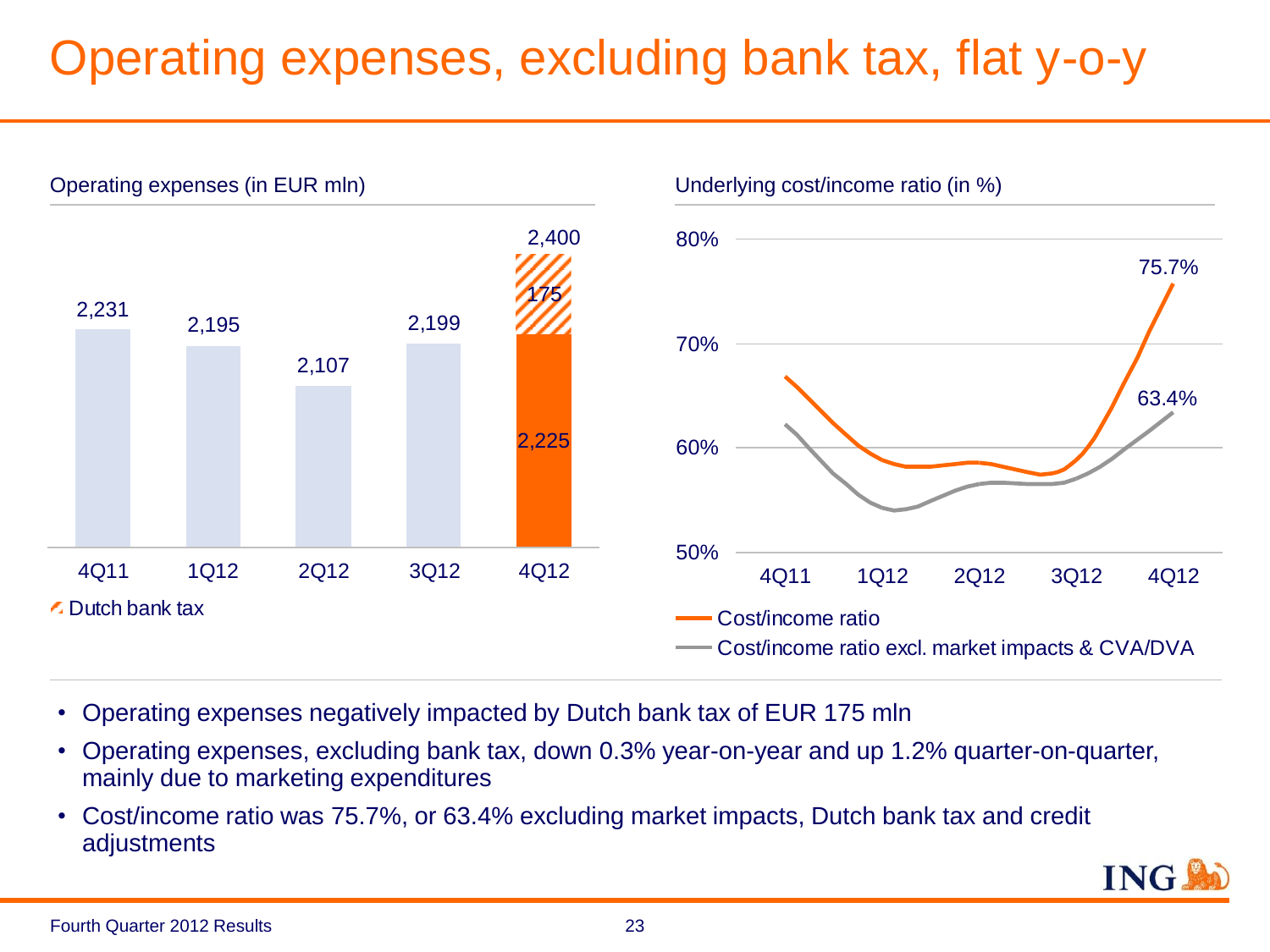#### Risk costs increased as economy weakened



- Increase in risk costs versus 3Q12 driven by Industry Lending
- Risk costs at Industry Lending rose by EUR 77 mln from 3Q12, mainly at Structured Finance, where provisions were concentrated in the relatively small Acquisition Finance portfolio
- ING expects risk costs to remain elevated amid weak economic climate

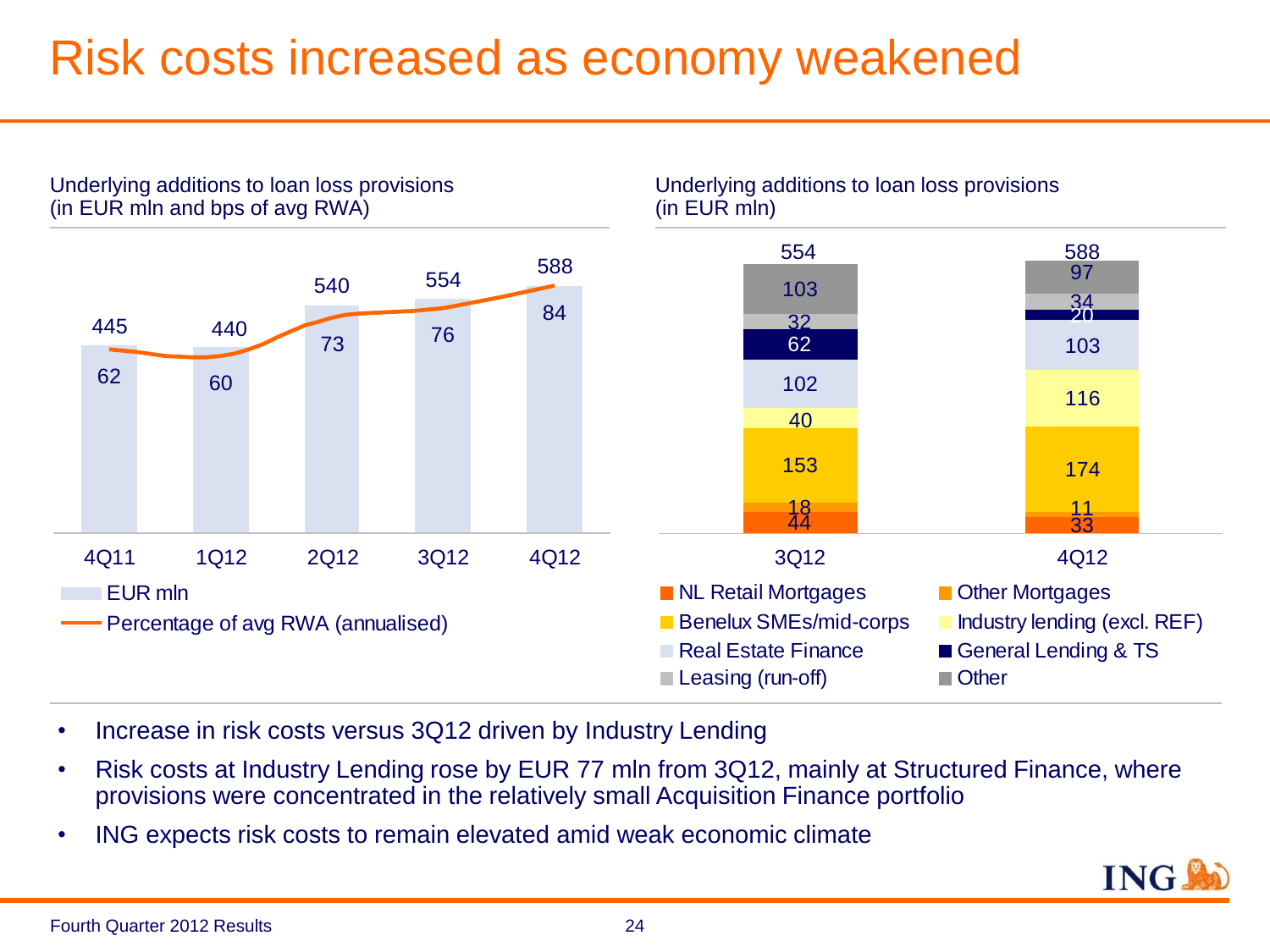### NPL ratio increased slightly to 2.5%



- The NPL ratios in Mid-corps/SMEs, Real Estate Finance and Leasing remained relatively high in the fourth quarter
- NPL ratio for Dutch mortgages increased slightly to 1.4%

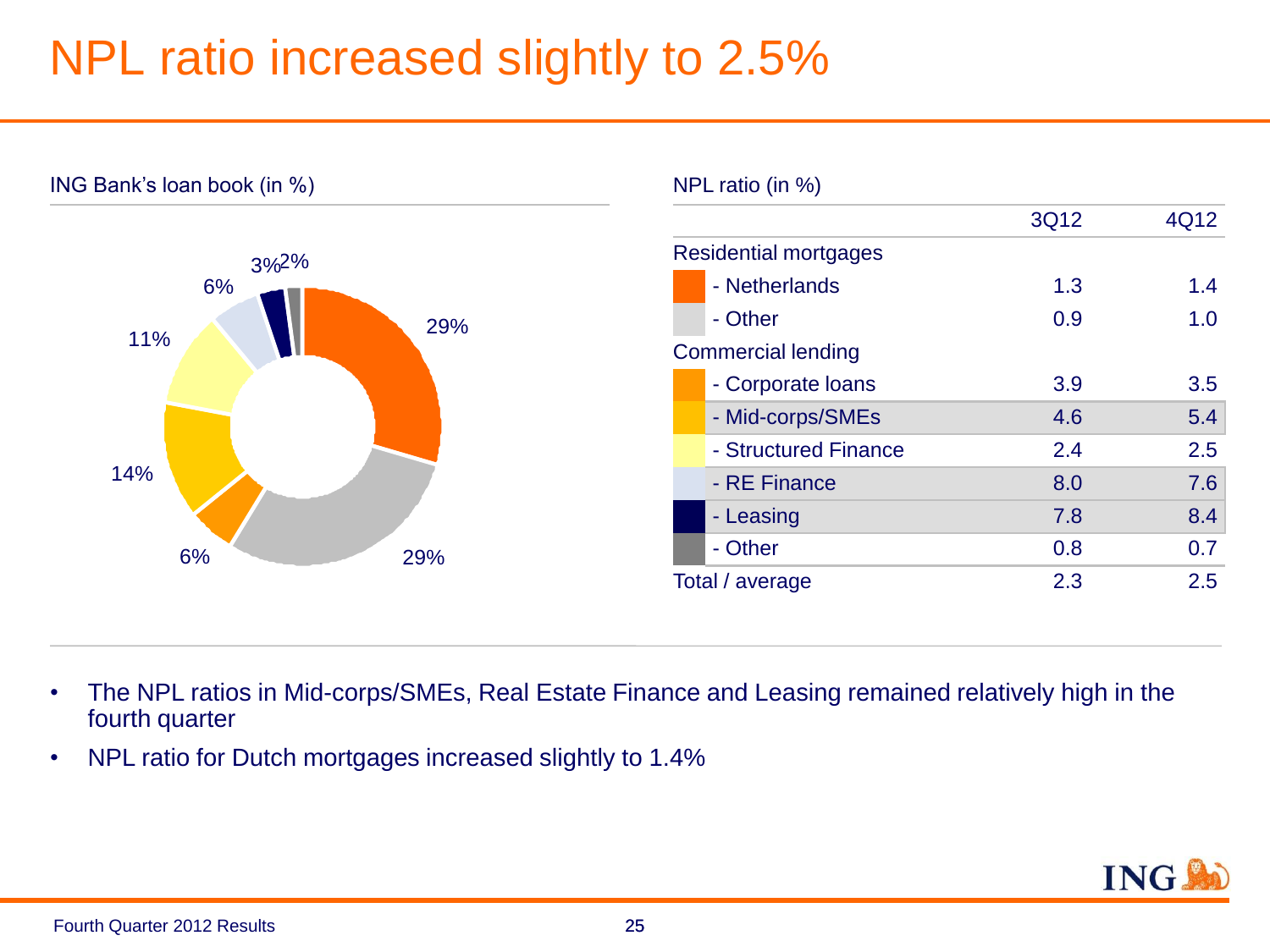#### Loan book is well collateralised and provisions have historically exceeded write-offs



Provisions have structurally outweighed write-offs (in EUR bln)

- Provisions and write-offs have increased, reflecting the recessionary environment
- Historical trend demonstrates prudent provisioning: average annual releases of 40% versus write-offs of 60%
- ING's coverage ratio, defined as the stock of provisions divided by the NPLs, was 37% at 4Q12
- ING's loan book is well collateralised: approximately 80% of the portfolio consists of asset-based lending such as mortgages, Real Estate Finance, Leasing and Structured Finance

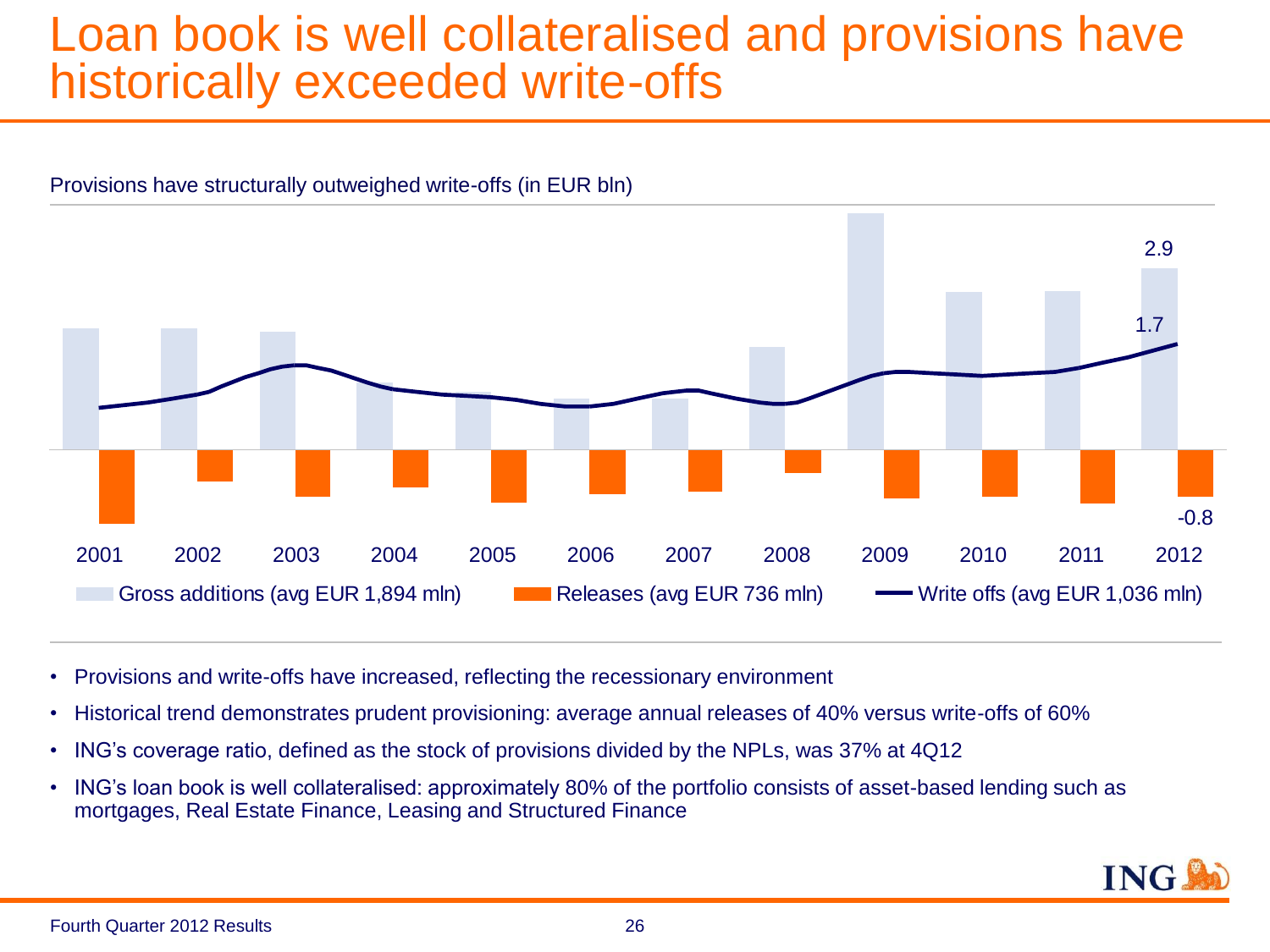### Risk costs of Real Estate Finance remain elevated







- Non-performing loans ratio (in %) Risk costs Real Estate Finance remained stable versus 3Q12 and were concentrated in the Netherlands and Spain
	- NPL ratio declined slightly to 7.6%, down from 8.0%
	- The NPL ratio in Spain remained high at 19%, but risk costs on this portfolio declined to EUR 30 mln. Provisioning is fully aligned with Bank of Spain requirements for local banks
	- Construction is less than 1% of total REF portfolio
	- Risk costs in REF are expected to remain elevated given deteriorating European commercial real estate markets

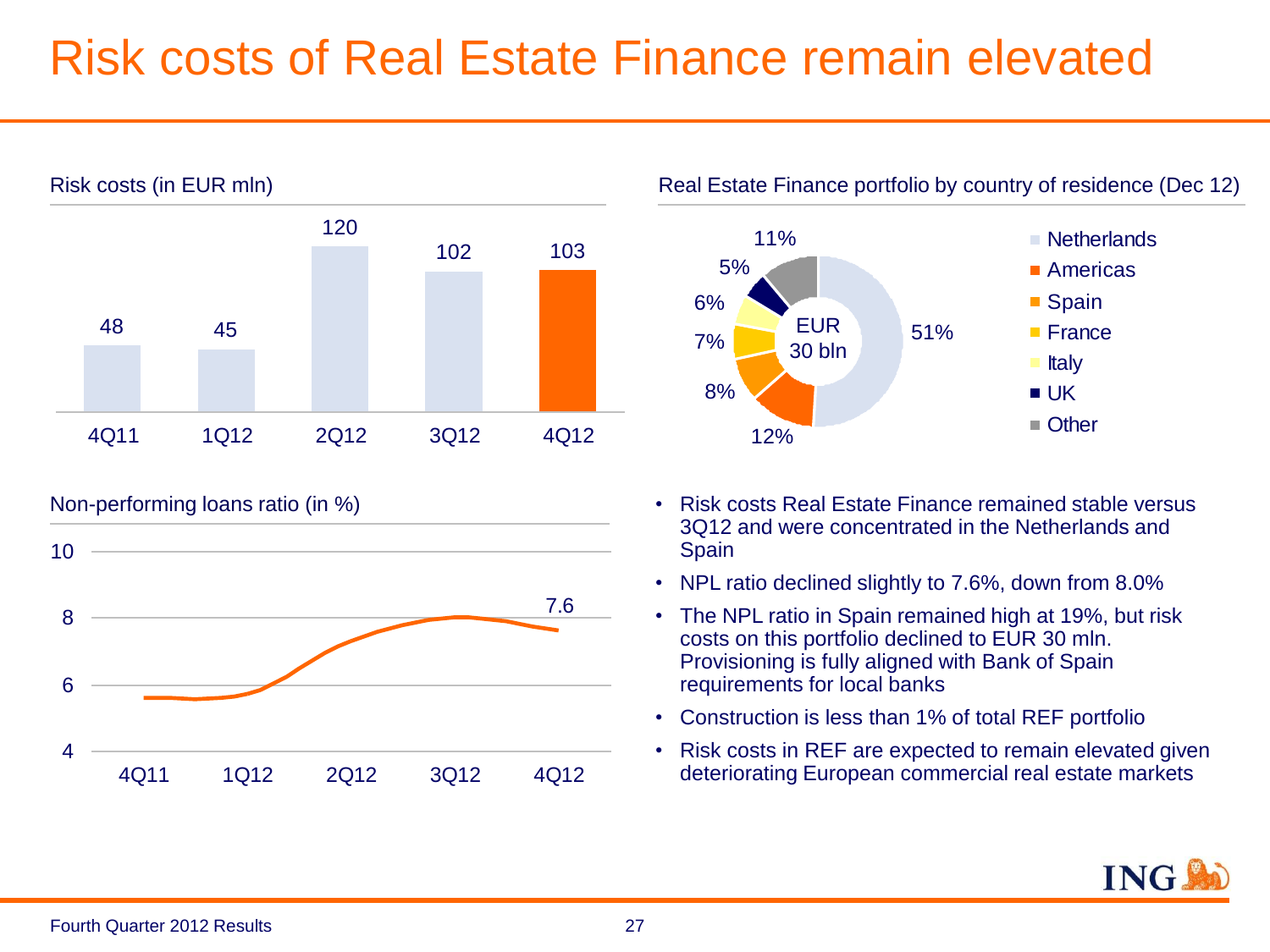### Dutch REF portfolio is well diversified



#### Non-performing loans ratio REF NL (in %)



REF NL Lending Assets by sector (31 Dec 12) Price development NL (ROZ/IPD indices, %)



- The REF portfolio in the Netherlands is well diversified
- REF primarily finances prime real estate properties with diversified rent rolls and quality tenants
- Construction is only 1.5% of Dutch REF portfolio and presold/pre-rented for 70%. No NPLs on this portfolio
- Average LTV of Dutch REF portfolio is 73%
- Back test of sales prices realised by clients selling properties since 2010 shows the sales price to be on average above or in line with REF appraisals

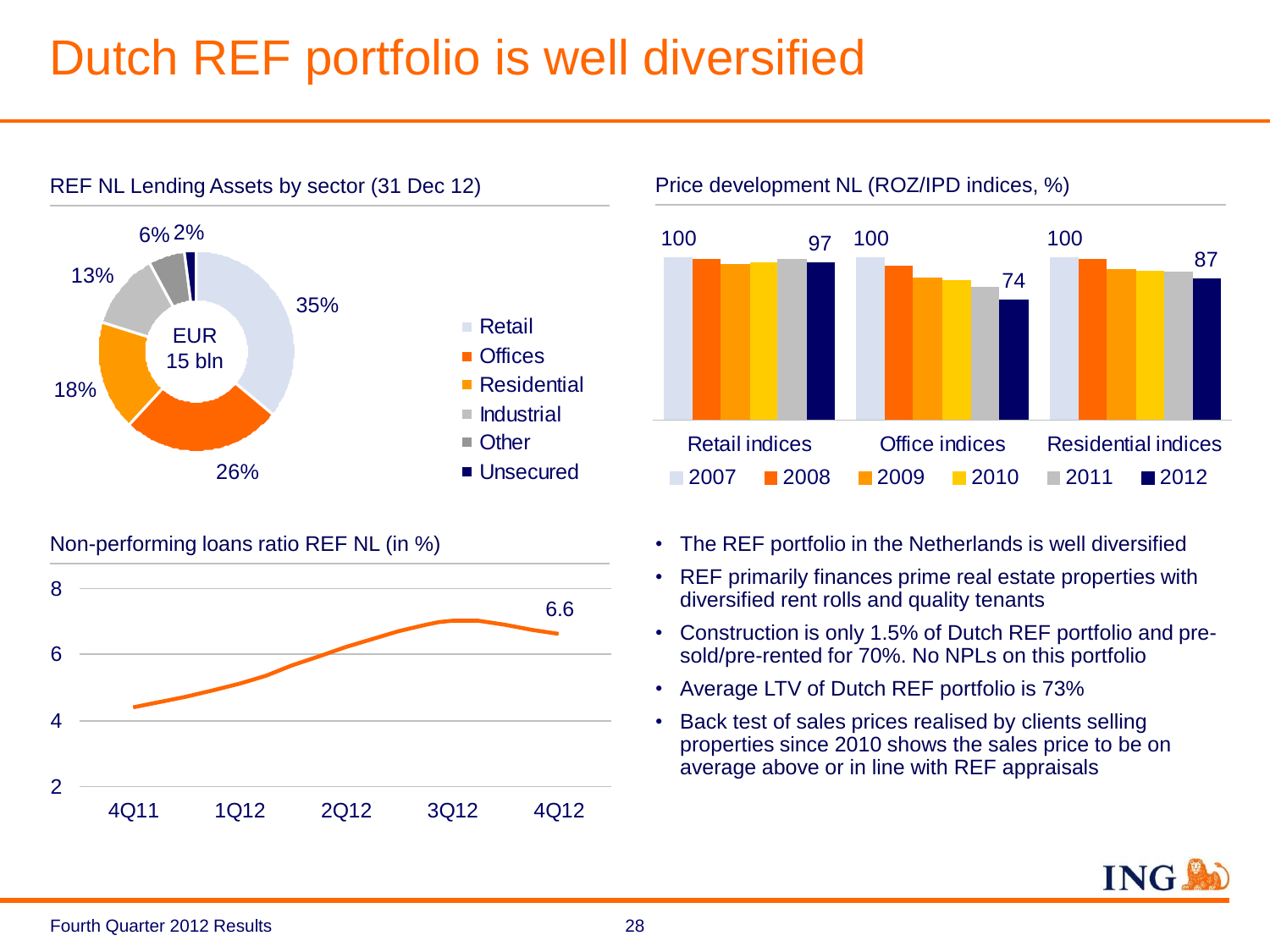### NPL ratio on Dutch mortgages increased slightly to 1.4%



- Risk costs declined to EUR 33 mln in 4Q12, from EUR 44 mln in both 4Q11 and 3Q12
- On a full year basis, risk costs are up by EUR 60 mln in 2012 versus 2011, mainly due to lower house prices
- The NPL ratio increased slightly to 1.4%. At ING, the customer is classified as non-performing if 90 days in arrears, and only returns to performing after complete repayment of the total overdue
- The percentage of just 90+ arrears remained low at 0.7%
- The relatively low NPL ratio is due to relatively low unemployment in the Netherlands, which is among the lowest in Europe
- Risk costs are expected to remain elevated, driven by further house price declines in 2013 and higher unemployment

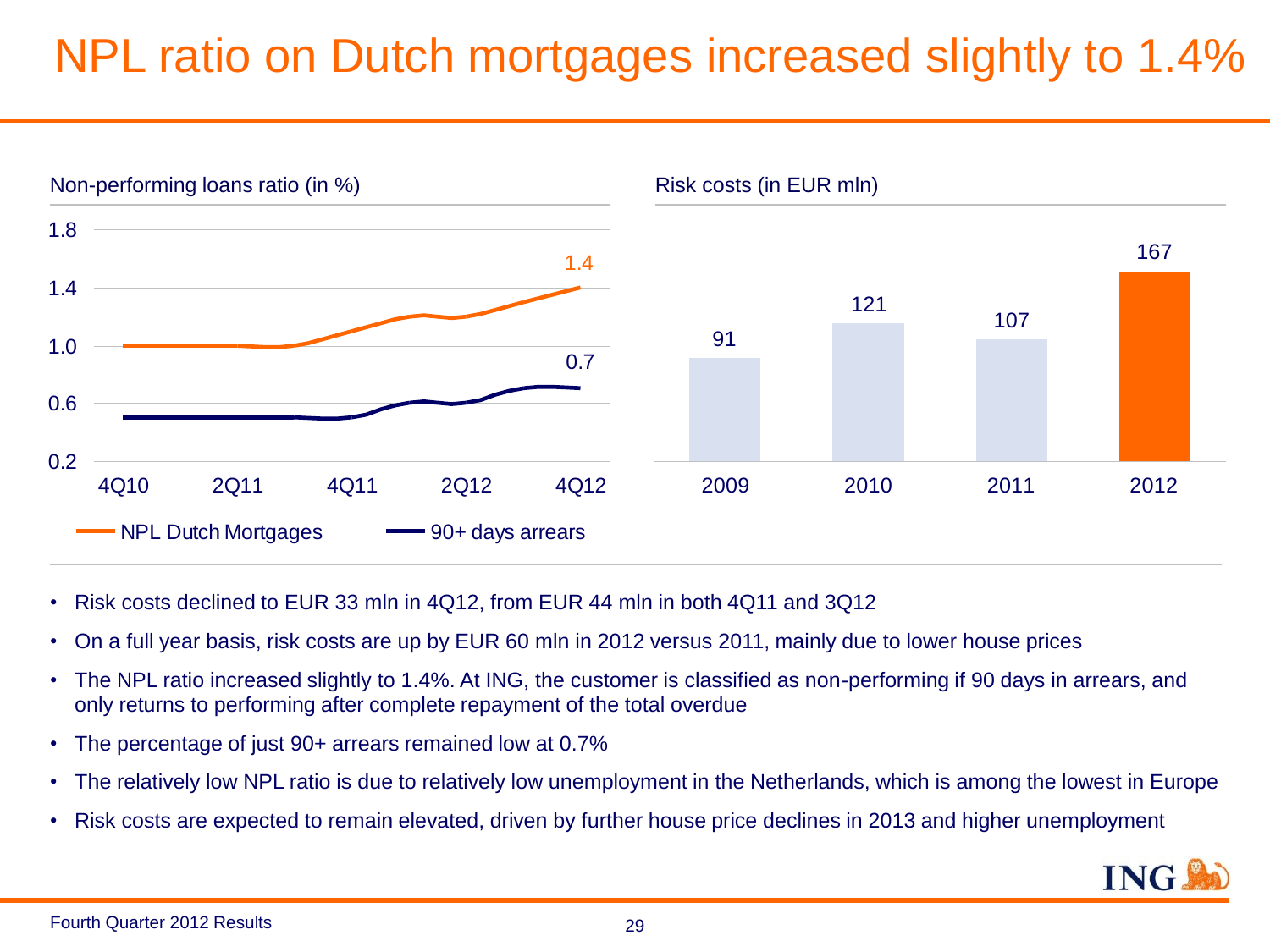### Core Tier 1 ratio of 11.9% after state repayment



- IAS 19R on pensions came into effect on 1 January 2013 requiring immediate recognition of actuarial gains and losses through equity
- Based on 31 December figures, this would have an impact of -60 bps on the Bank's core Tier 1 ratio
- This deduction was already included in the fully loaded Basel III pension impact

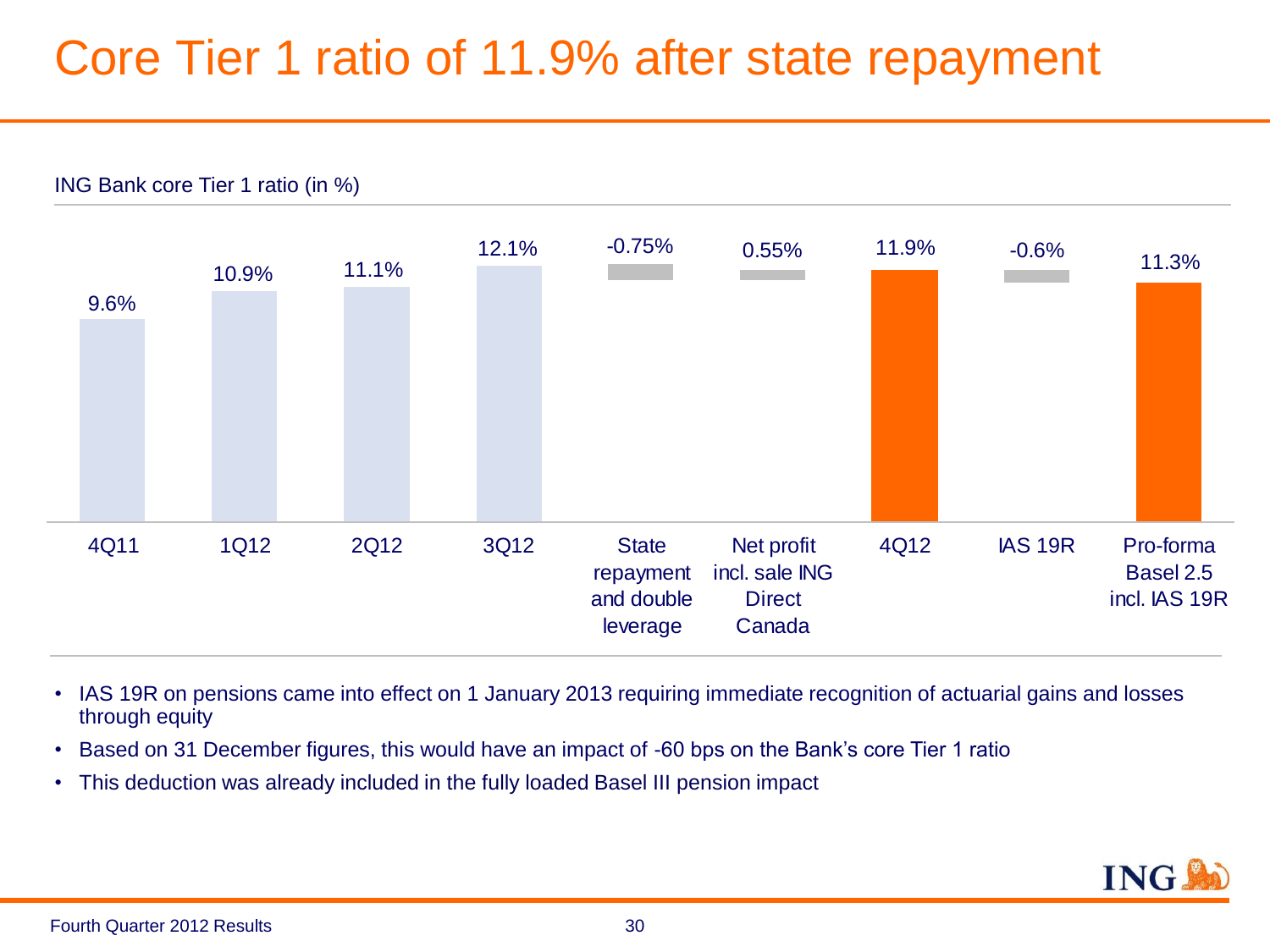### Pro-forma Basel III core Tier 1 ratio 10.4%

| Impact Basel III (including IAS 19R) 4Q2012 (pro-forma) (In EUR bln) |                               |             |                          |  |
|----------------------------------------------------------------------|-------------------------------|-------------|--------------------------|--|
|                                                                      | <b>Core Tier</b><br>1 capital | <b>RWAs</b> | CT <sub>1</sub><br>ratio |  |
| 31 Dec 2012 (including IAS 19R)                                      | 31.5                          | 278.7       | 11.3%                    |  |
| <b>Impact Basel III RWAs</b>                                         |                               | $+26.5$     |                          |  |
| <b>Deduct minorities</b>                                             | $-0.5$                        |             |                          |  |
| Basel III impact upon implementation date                            | 31.0                          | 305.2       | 10.2%                    |  |
| Revaluation reserve debt securities*                                 | $+1.3$                        |             |                          |  |
| Revaluation reserve equity securities                                | $+1.4$                        |             |                          |  |
| Revaluation reserve real estate own use                              | $+0.3$                        |             |                          |  |
| Defined benefit pension fund assets                                  | $-0.6$                        |             |                          |  |
| <b>Intangibles</b>                                                   | $-0.5$                        |             |                          |  |
| <b>DTA</b>                                                           | $-0.8$                        |             |                          |  |
| <b>Other</b>                                                         | $-0.4$                        |             |                          |  |
| Pro-forma core Tier 1 ratio (fully loaded)                           | 31.7                          | 305.2       | 10.4%                    |  |
| <b>Management actions</b>                                            |                               | $-7.0$      | $+20$ bps                |  |

#### Basel III core Tier 1 ratio

- Timing of CRD IV implementation and final form are uncertain
- Estimated RWA impact has been reduced, reflecting increased use of central counterparty clearing
- As a result of these changes, the impact of Basel III is estimated at -110 bps on introduction and +20 bps phased in effect
- Management actions were expected to reduce RWAs by at least EUR 18 bln, of which EUR 11 bln has been achieved so far

\* Dutch regulator plans to phase out the non-exclusion of this revaluation reserve over 2014-2018

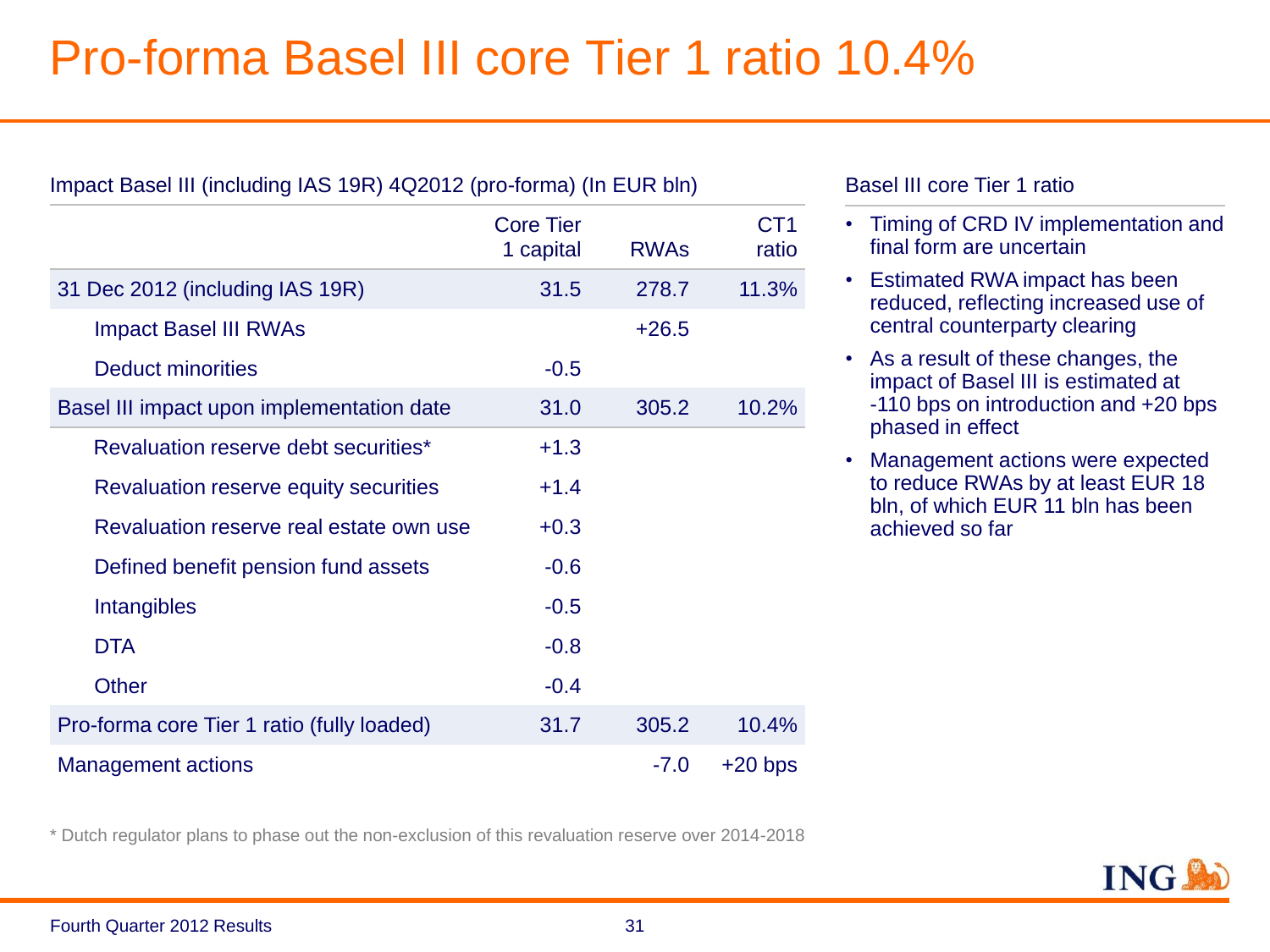# ING Insurance

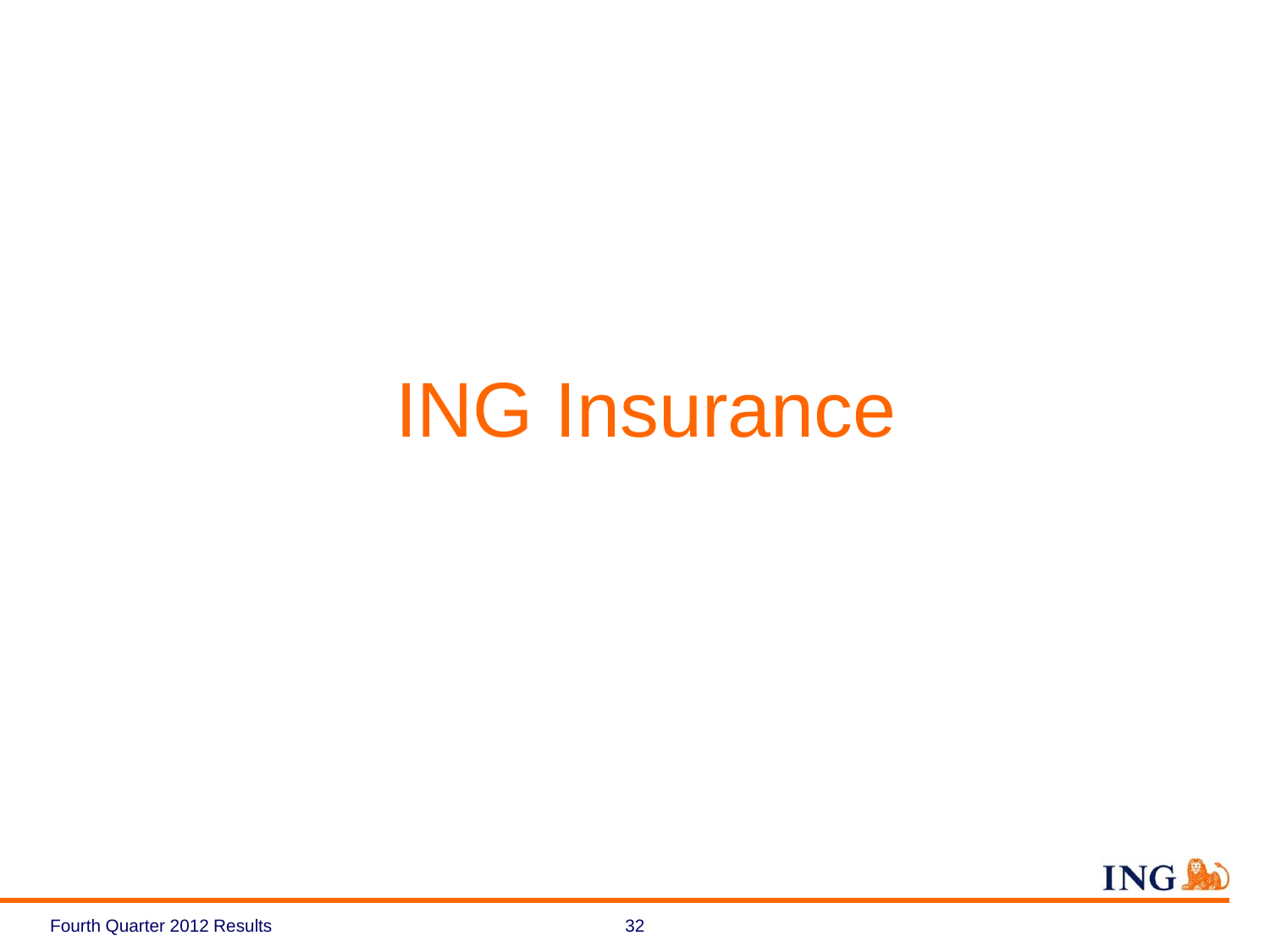### Insurance results up both y-o-y and sequentially



- Operating results from Insurance improved from the third quarter, supported by a higher investment margin
- Underlying results improved sharply from 4Q11, which included a charge for assumption changes in the US VA, and from 3Q12, driven by gains on hedges as US VA maintained its focus on protecting regulatory capital

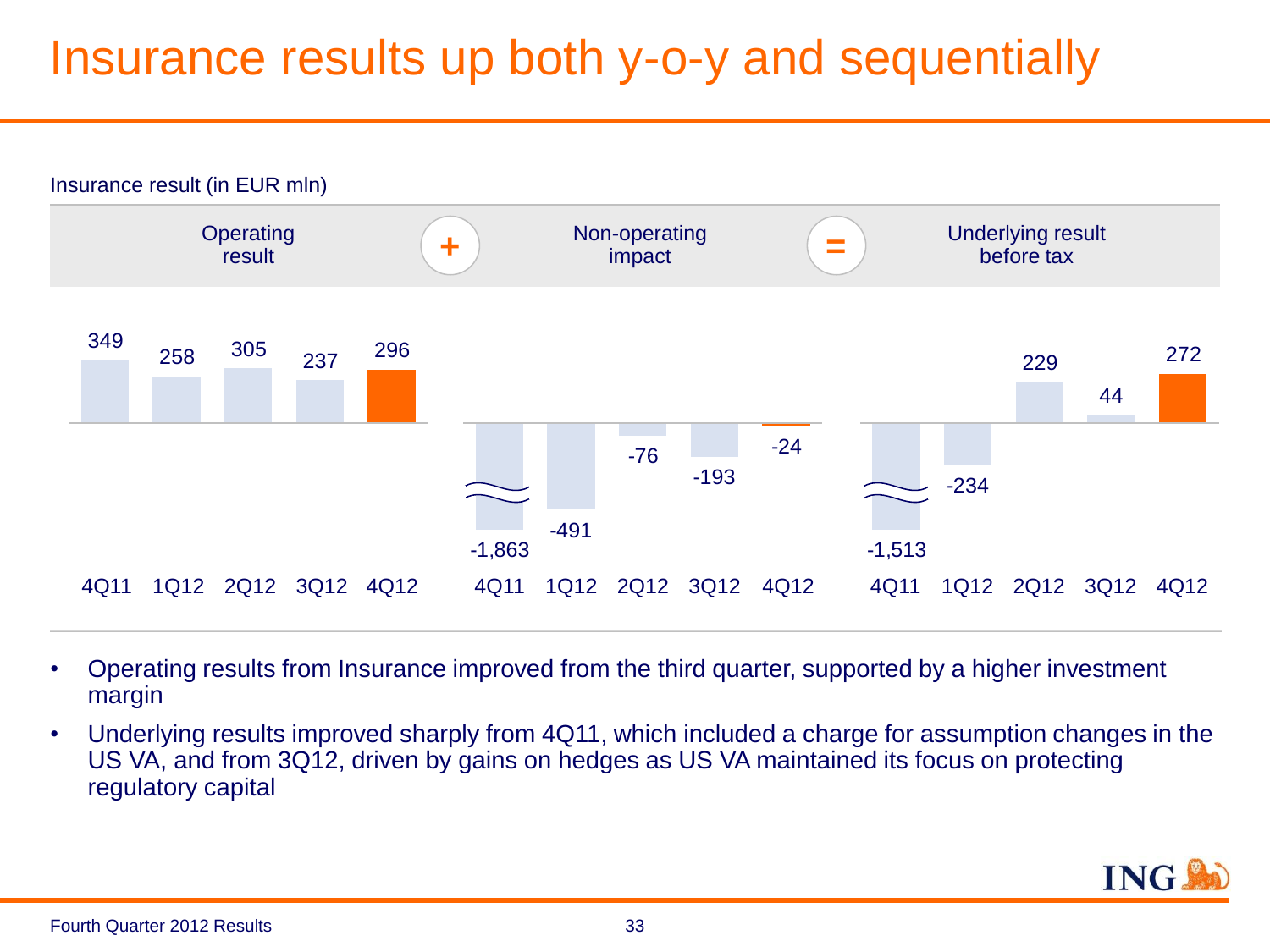### Investment margin improved significantly



- The investment margin rose 8.2% from a year ago and 9.0% from the third quarter to EUR 447 mln, reflecting a release of EUR 51 mln from the provision for profit sharing in the Netherlands as well as growth in the general account invested assets in the US Retirement business
- The four-quarter rolling average investment spread strengthened to 132 basis points as the higher average investment margin outweighed the average growth in Life general account invested assets

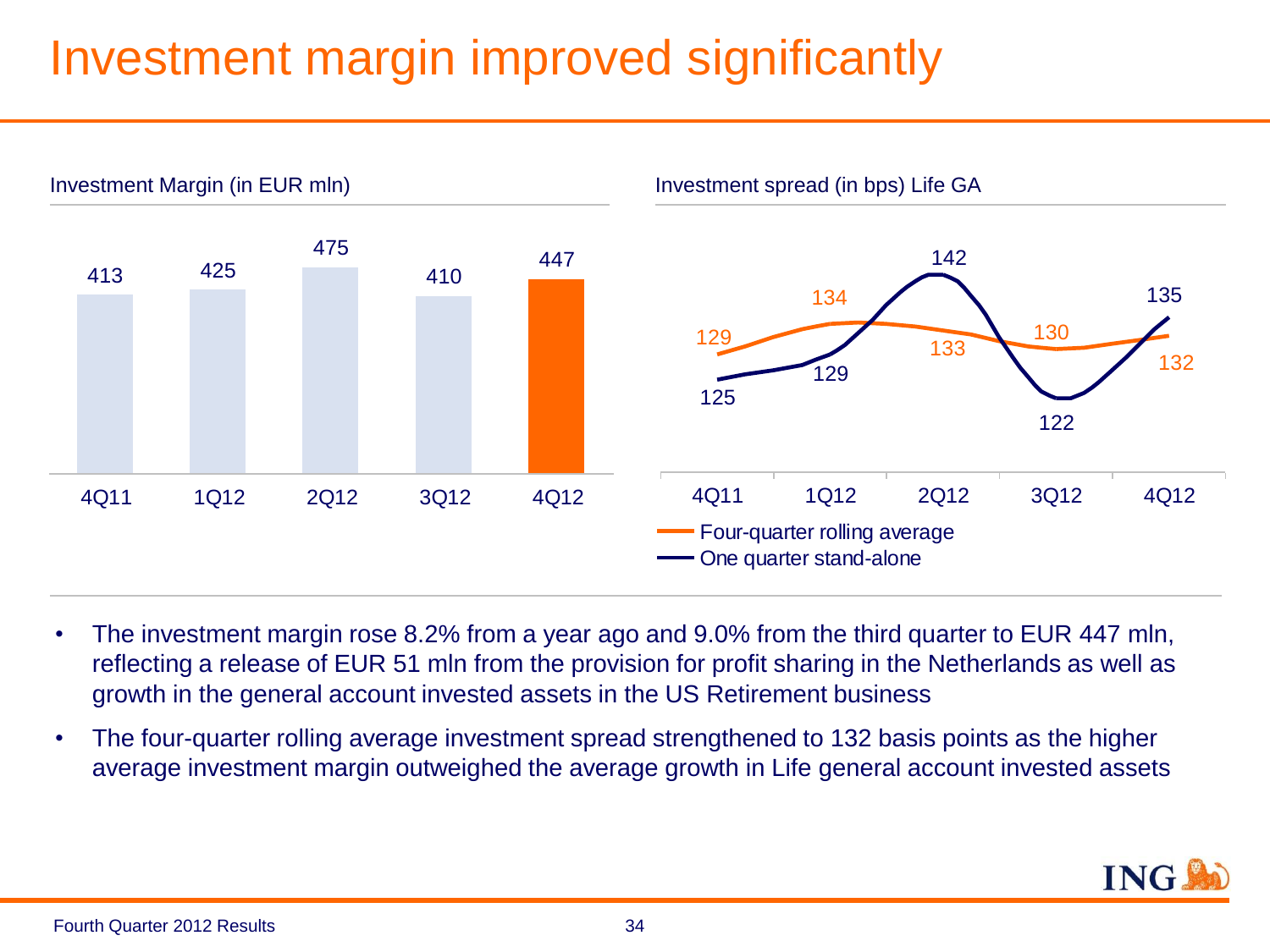#### Fees & premium-based revenues up on both quarters



**F** Fees on AuM (incl. VA cost of quarantees) **Premium-based revenues** 

- Fees and premium-based revenues totalled EUR 786 mln, up 5.5% excluding currency effects compared with 4Q11 and up 2.3% from the 3Q12
- The increase versus 4Q11 was driven by the US, mainly as a result of the improvement in equity markets, higher inflows in the Retirement business, and higher fees in IM



- Technical margin stable versus 4Q11, as decline in Benelux was offset by improvement in the US
- Results declined slightly from 3Q12, reflecting lower mortality results in the Benelux in 4Q12 and non-recurring reserve releases in the US Closed Block VA in 3Q12

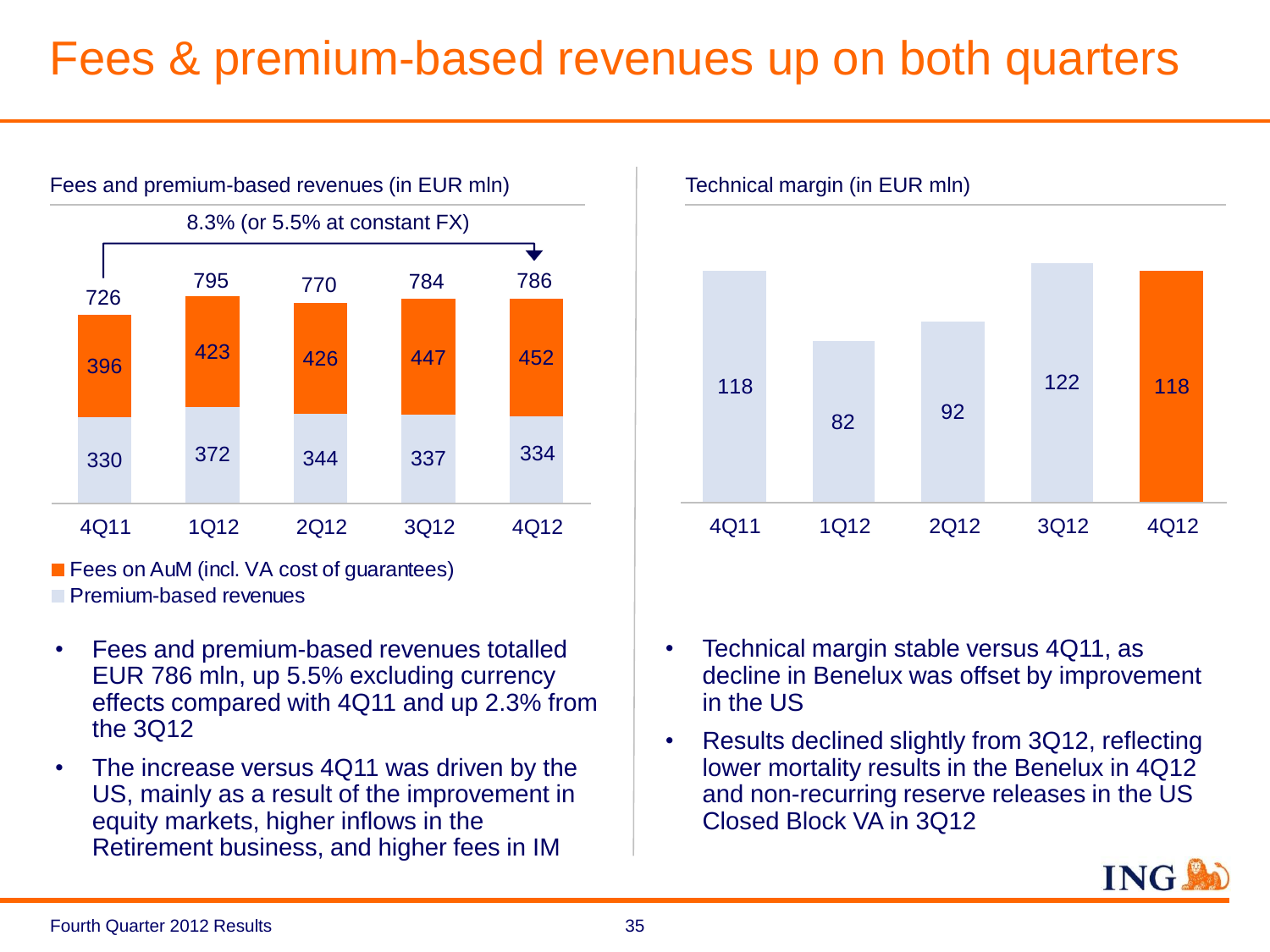### Administrative expenses remained under control



- Life & Investment Management administrative expenses rose 5.5% year-on-year, excluding currency effects, primarily due to a EUR 45 mln non-recurring reduction in pension plan liabilities in the US in 4Q11. Expenses were lower in the Benelux and Central and Rest of Europe
- Compared with the third quarter, administrative expenses were up 2.4%, driven by higher staff expenses in ING Investment Management, and restructuring costs

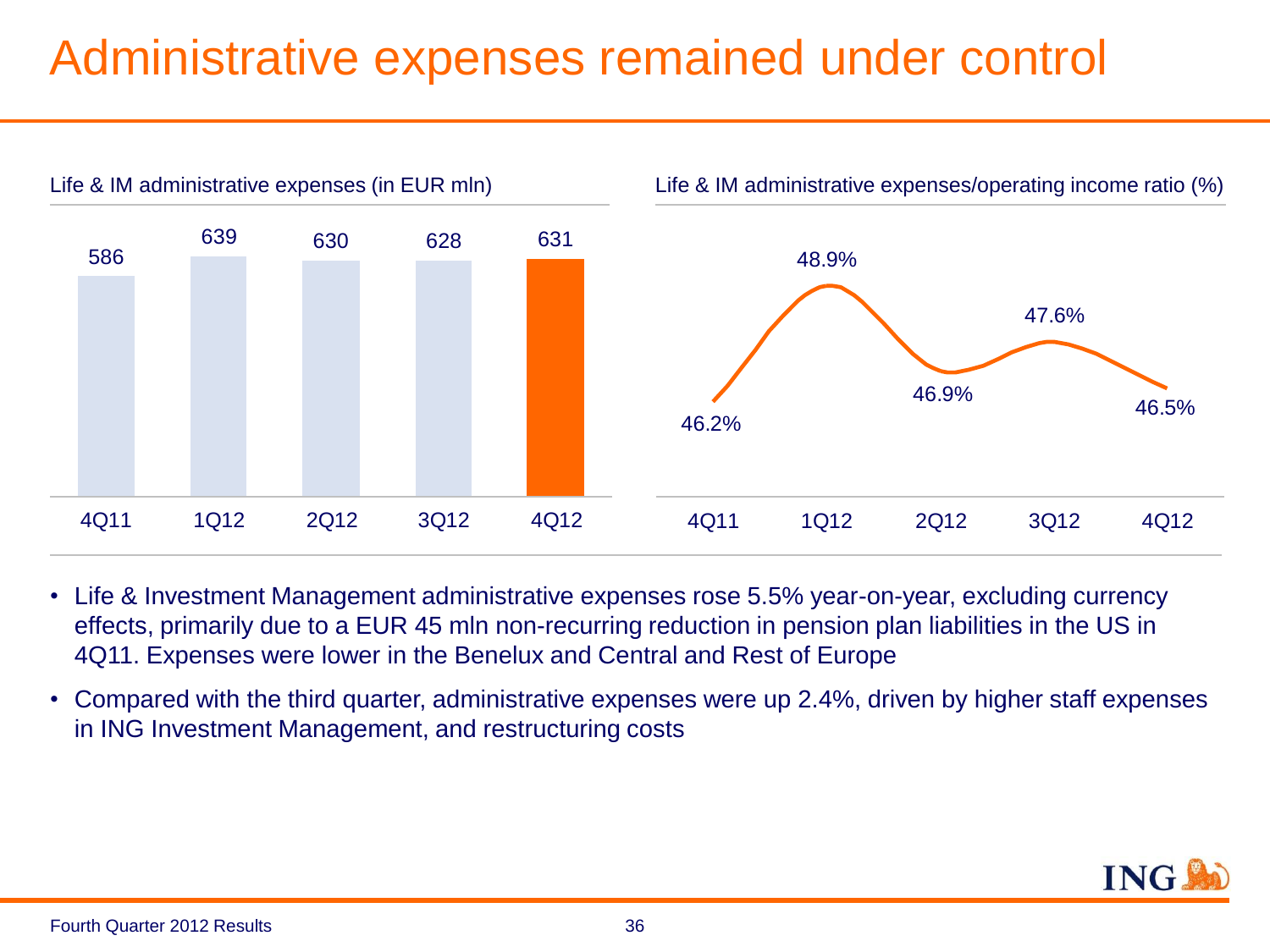#### Europe posted improved results, driven by a higher investment margin and lower expenses



- Benelux Life operating result up, driven by higher investment margin and lower expenses
- A release from the provision for profit sharing in the Netherlands helped offset the impact from de-risking and low interest rates



• The underlying result in the Benelux continued to be impacted by negative nonoperating items, which reflect the volatile markets, derisking measures and hedging to protect regulatory capital



- CRE sales up versus 4Q11 and 3Q12, driven by higher pension sales
- Sales in the Benelux down versus 4Q11 due to decline in Individual Life

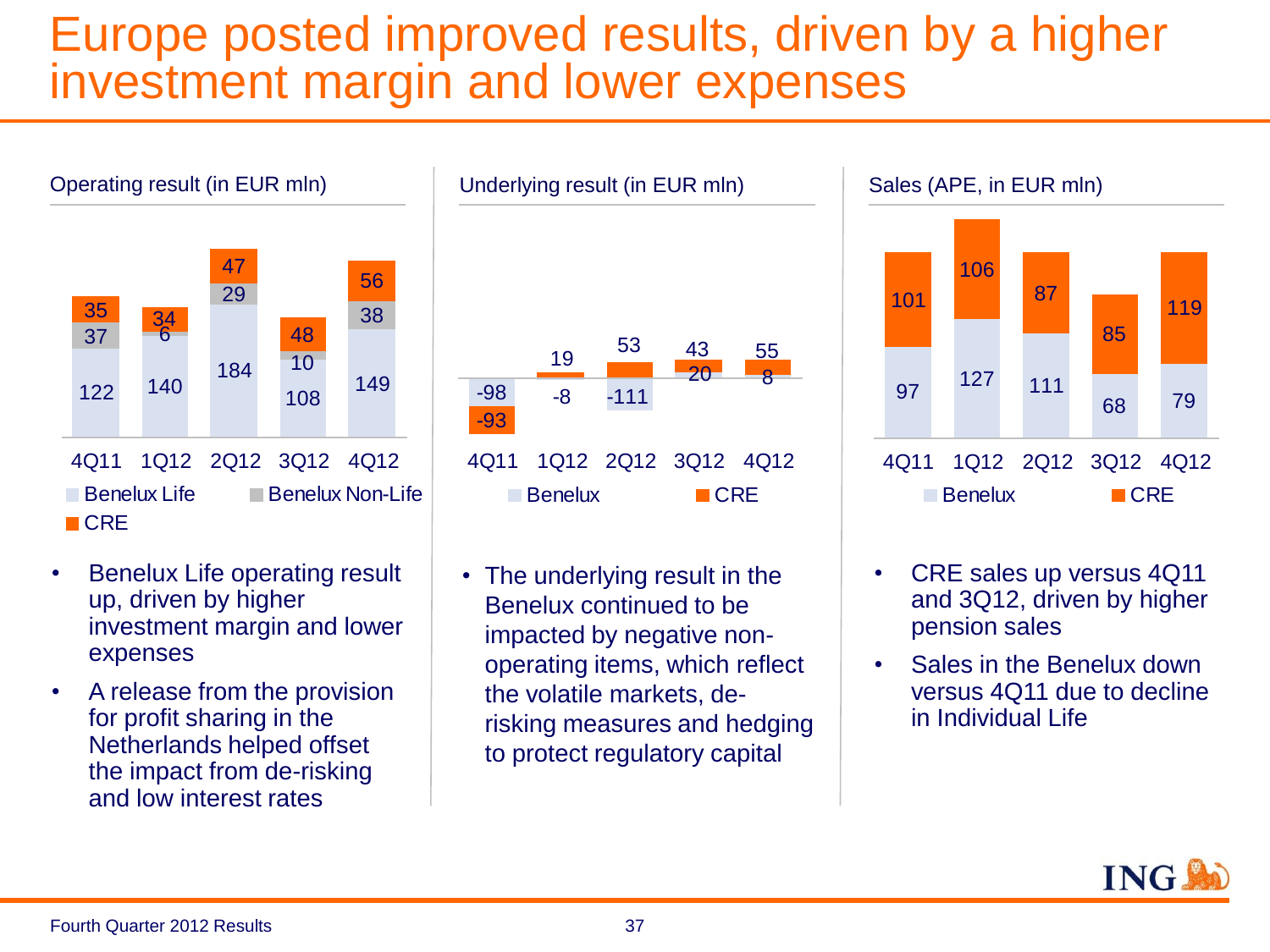### Insurance US continued to show strong results







- Excluding that release, result was up 15.4% driven by higher income
- 4Q12 result reflects positive CMO revaluations while private equity returns were negative last year
- 3Q12 includes EUR 173 mln in net favourable DAC unlocking



Sales grew 18.9% versus 4Q11 and 21.5% versus 3Q12, excluding currencies, fuelled by higher Retirement sales, which was offset by intentionally lower Individual Life sales

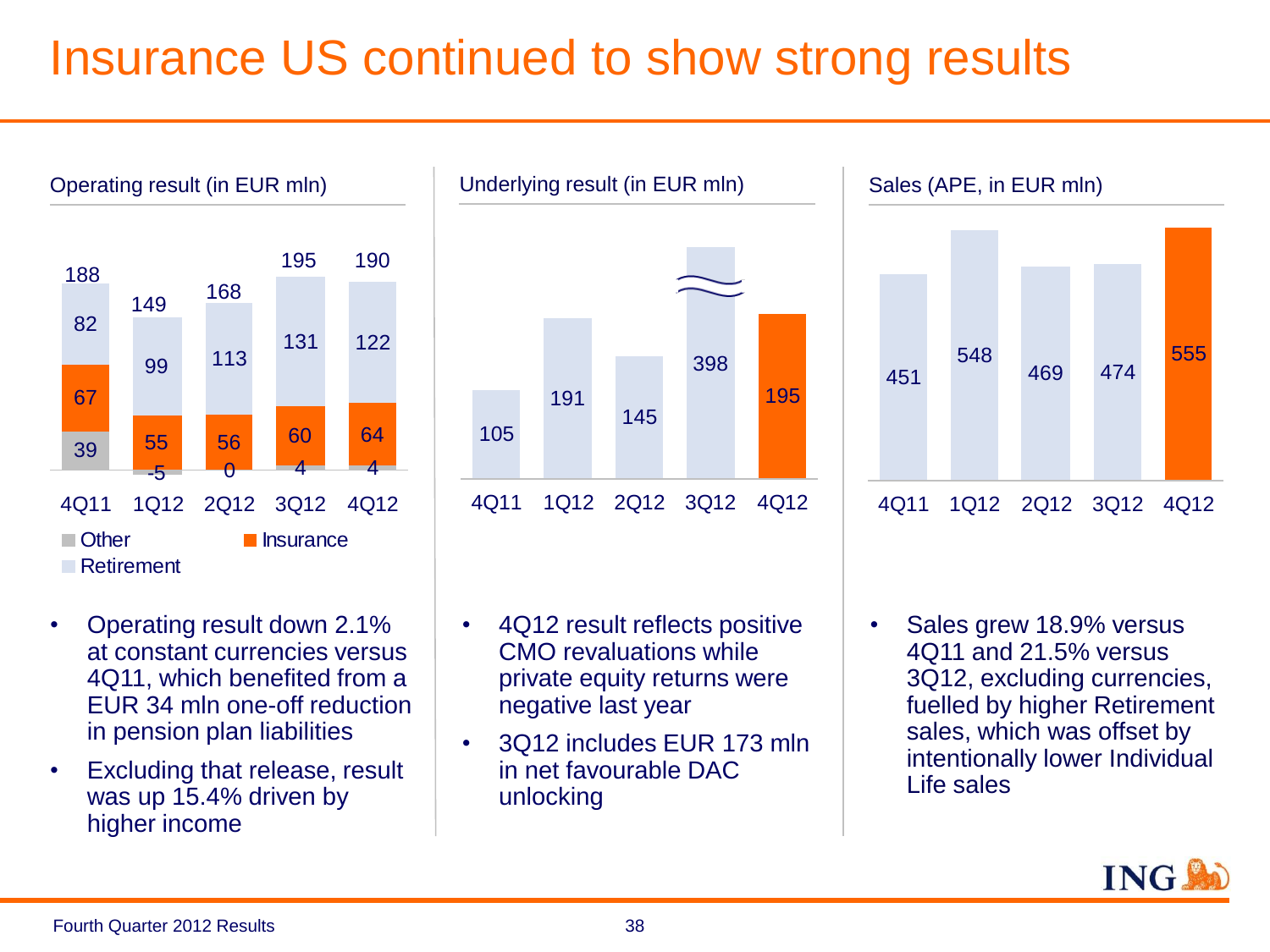### US Closed Block VA reports improved results



- The underlying result before tax was EUR 136 mln in the fourth quarter, reflecting gains on equity hedges as equity markets declined in the quarter
- On an operating basis, the US Closed Block VA reported a loss of EUR 27 mln compared with a loss of EUR 7 mln in 4Q11 and a loss of EUR 31 mln in 3Q12

Estimated IFRS earnings sensitivities (in EUR mln)

| <b>Equity Market Return</b> | 4Q12   | <b>RAT 50</b><br><b>Sufficiency</b> |
|-----------------------------|--------|-------------------------------------|
| $-25%$                      | 1,150  | 100                                 |
| $-15%$                      | 700    | 300                                 |
| $-5%$                       | 250    | 550                                 |
| $+5%$                       | $-100$ | 750                                 |
| $+15%$                      | $-350$ | 850                                 |
| $+25%$                      | $-550$ | 1,000                               |

- Reserve adequacy has improved to the 72% confidence level. As a result, reserves are projected to remain adequate even in a 25% down shock scenario
- While the focus on capital protection continues to cause IFRS P/L volatility, the positive variance to expected sensitivities in the quarter was primarily driven by market outperformance of the underlying funds



Fourth Quarter 2012 Results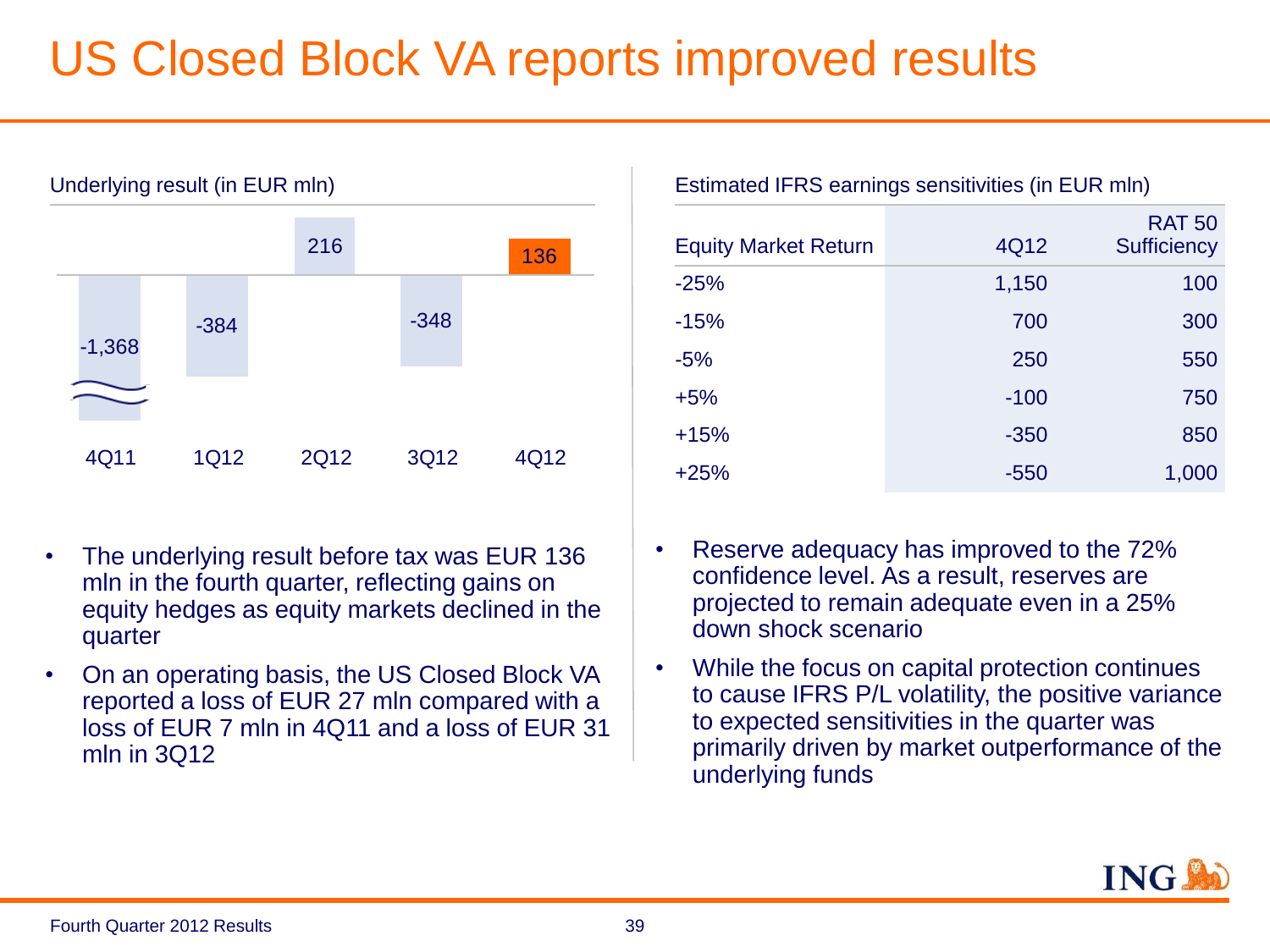## ING U.S. progressing on stand-alone capital structure



Estimated RBC ratio at 531% versus 425% target

- Increase reflects actions taken to improve capital efficiency
- RBC ratio excludes offshore reinsurer, SLDI
- SLDI capitalisation partially based on USD 1.5 bln Contingent Capital LOC with ING Bank which was established to offset the impact of the VA assumption change in lieu of a cash capital injection in 4Q11

| US has made progress towards stand-alone capital position |       |  |  |
|-----------------------------------------------------------|-------|--|--|
| Debt to capital ratio<br>US GAAP $-$ 4Q12 (USD bln)       |       |  |  |
| <b>Total Debt</b>                                         | 3.8   |  |  |
| Shareholders' Equity excluding AOCI and NCI *             | 10.2  |  |  |
| <b>Total Capitalisation</b>                               | 14.0  |  |  |
| Debt to Capital ratio                                     | 27.3% |  |  |

\* Accumulated other comprehensive income (AOCI) and non-controlling interests (NCI)

#### Efforts continue to achieve:

- Financial leverage of 25% debt to capital ratio (4Q12 27.3%)
- Redemption of USD 1.5 bln Contingent Capital Letter of Credit (LOC) between SLDI and ING Bank
- Extending debt maturities: standalone capital market access demonstrated with two senior debt issues of USD 850 mln (10 year notes) in July 2012, and USD 1.0 bln (5 year notes) in February 2013

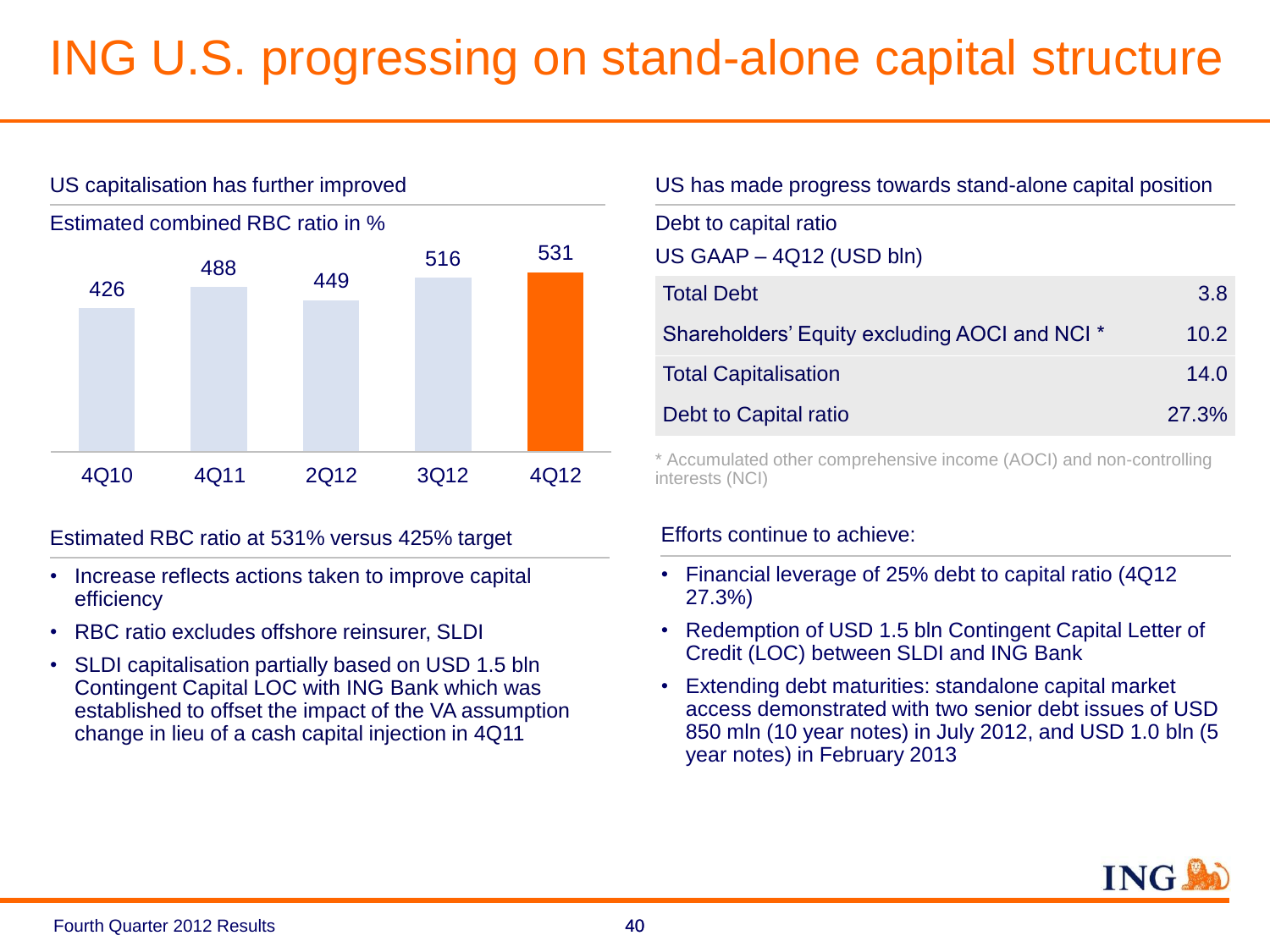# Wrap up

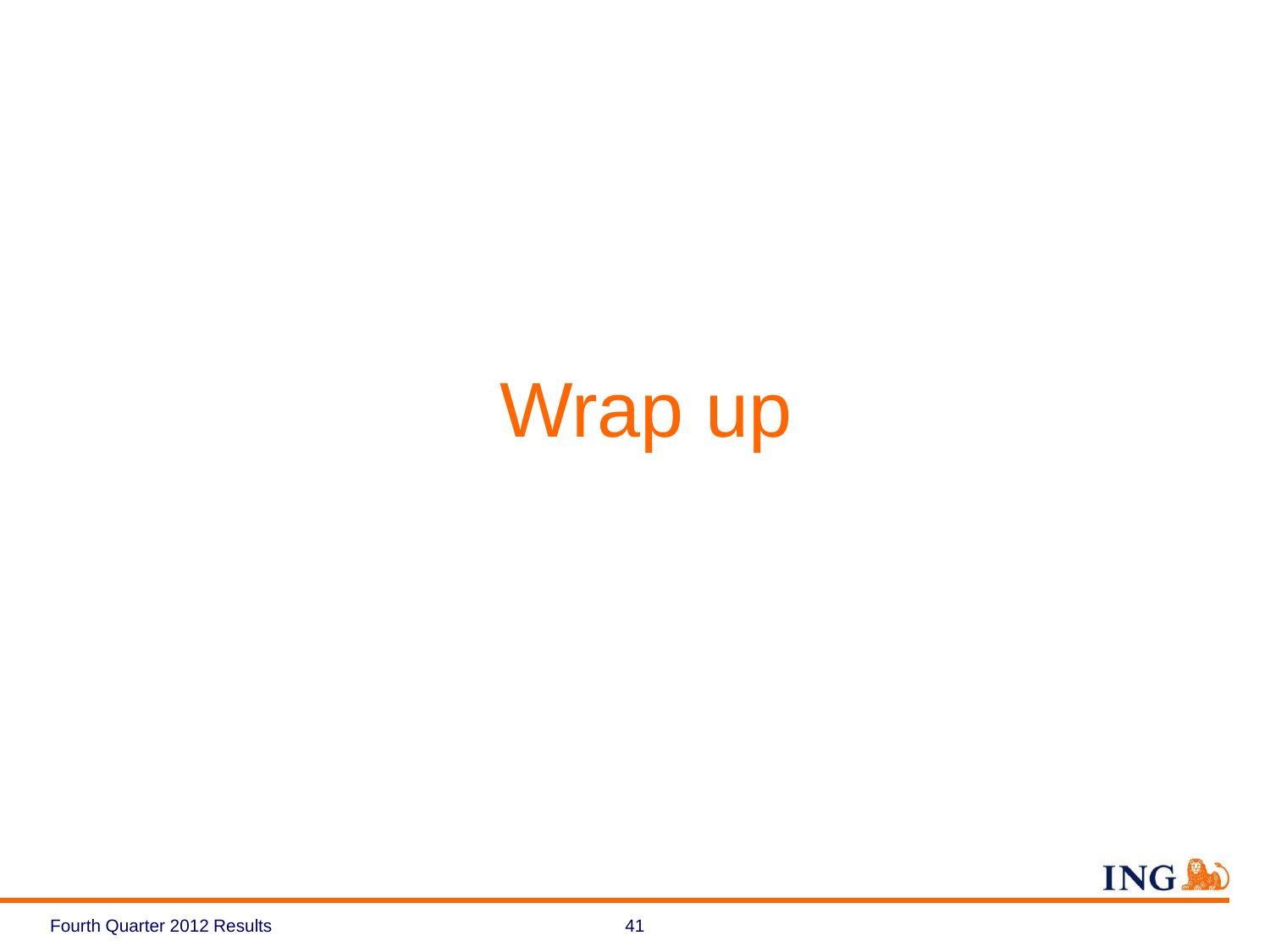### Wrap up

- ING Group's results held up well in 2012 amid weak environment in Europe: underlying net profit declined 5.2% to EUR 2,603 mln
- ING continues to take actions to complete its restructuring and de-risk the balance sheet, and we are preparing our businesses for the future
- The Group 4Q12 results were impacted by the Dutch bank tax, and various market related items: underlying net profit EUR 373 mln
- Bank 4Q12 underlying result before tax was EUR 184 mln, reflecting negative credit adjustments, de-risking losses and the Dutch bank tax
- Insurance 4Q12 operating result improved versus 3Q12 to EUR 296 mln as the investment spread strengthened to 132 bps. Underlying result before tax rose to EUR 272 mln